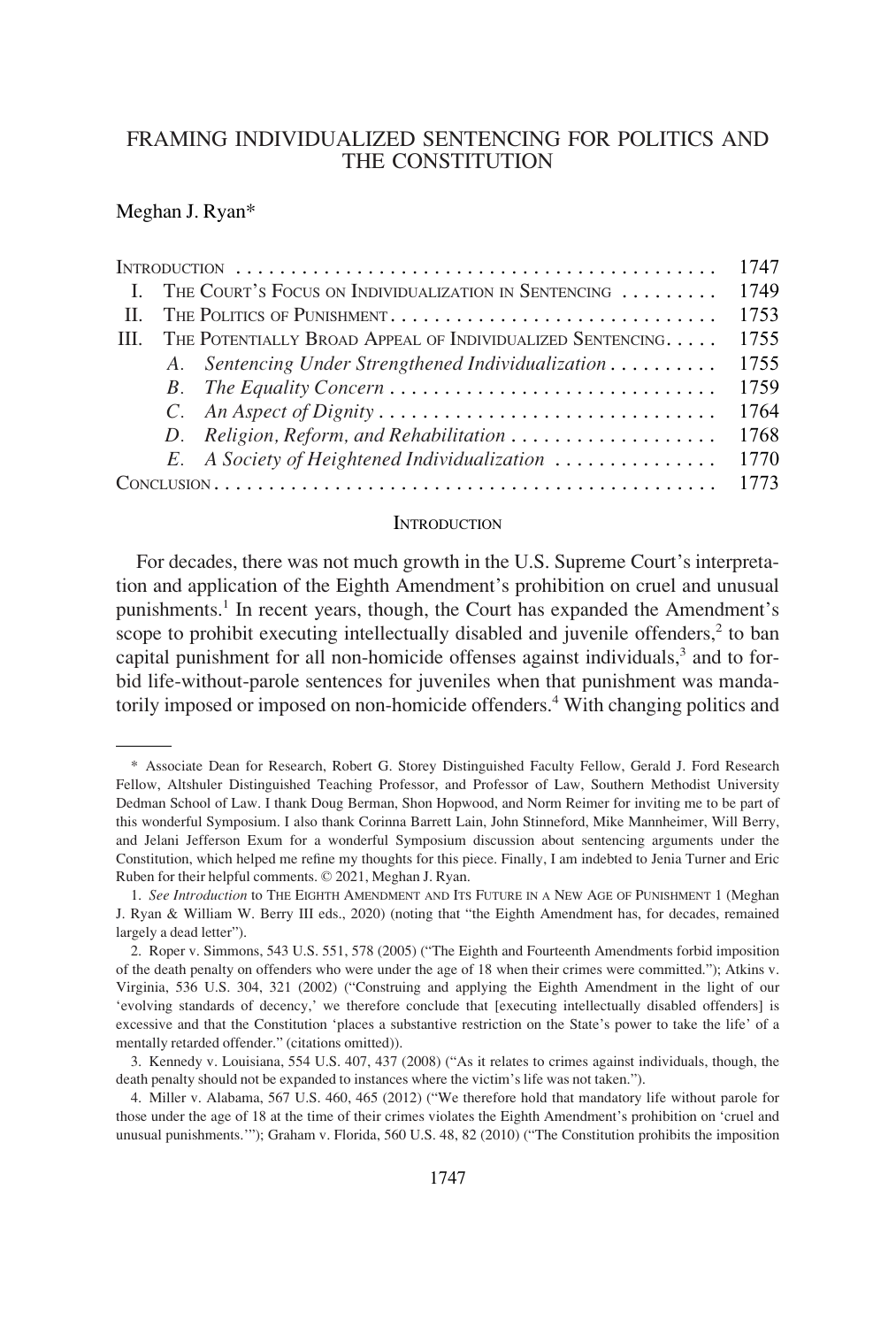a changing Court, any further expansion of Eighth Amendment protections will likely be difficult for years to come. With the recent confirmation of Amy Coney Barrett as the newest Supreme Court Justice, the Court has become even more conservative.<sup>5</sup> Politics certainly influences law, even at the Supreme Court level,<sup>6</sup> so future changes in politics even outside the Court could affect Eighth Amendment interpretations. When making Eighth Amendment arguments to the Court, then, framing is important.

This Article suggests that, in this political landscape, there may be some hope for expanding the constitutional requirement of individualized sentencing under the Eighth Amendment. Part I explains that, while the Court has historically reserved this requirement for capital cases, its more recent precedents have whittled away at the distinction between capital and non-capital cases under the Eighth Amendment. Further, the Court has already extended its constitutional requirement of individualized sentencing beyond the capital context, at least to some degree. Part II notes that, while recent cases suggest that the Court is positioned to further expand the Eighth Amendment requirement of individualized sentencing, politics will likely play a role. Thus, how one frames the individualized sentencing argument will be important. Part III explains why persons across the political spectrum may find enhancing individualized sentencing under the Eighth Amendment appealing. First, expanding this requirement could result in more progressive sentencing practices, including the prohibition of mandatory sentences and mandatory minimum sentences. It could also work to effect more humane prison conditions. These results would likely appeal to individuals with more progressive views of criminal justice. The Article notes, however, that further emphasizing individualized sentencing comes with the risk of weakening uniformity and equality in sentencing. The Article next points out that expanding the individualized sentencing requirement may have appeal across the political aisle with religious conservatives —at least theoretically. Individualized sentencing is rooted in the notion of human dignity, which is central to Christian beliefs. Further, individualized sentencing

of a life without parole sentence on a juvenile offender who did not commit homicide."); *Introduction*, *supra* note 1, at 2. Beyond the prohibition on cruel and unusual punishments, the Court has also finally explicitly incorporated the Excessive Fines Clause of the Eighth Amendment such that it now applies to the states. Timbs v. Indiana, 139 S. Ct. 682, 687 (2019) ("The Excessive Fines Clause is therefore incorporated by the Due Process Clause of the Fourteenth Amendment.").

*See* Veronica Rocha, *Amy Coney Barrett's Senate Confirmation Vote*, CNN: POL. (Oct. 27, 2020), [https://](https://www.cnn.com/politics/live-news/amy-coney-barrett-senate-confirmation-vote/index.html) 5. [www.cnn.com/politics/live-news/amy-coney-barrett-senate-confirmation-vote/index.html](https://www.cnn.com/politics/live-news/amy-coney-barrett-senate-confirmation-vote/index.html).

<sup>6.</sup> *See* MORRIS P. FIORINA & PAUL E. PETERSON, THE NEW AMERICAN DEMOCRACY 503 (2d ed. 2002) (explaining that "Supreme Court decisions have fluctuated with changes in public opinion"); Christopher J. Casillas, Peter K. Enns & Patrick C. Wohlfarth, *How Public Opinion Constrains the U.S. Supreme Court*, 55 AM. J. POL. SCI. 74, 86 (2010) ("[T]he public mood directly constrains the justices' behavior and the Court's policy outcomes, even after controlling for social forces that influence the public *and* the Supreme Court."); Isaac Unah, Kristen Rosano & K. Dawn Milam, *U.S. Supreme Court Justices and Public Mood*, 30 J.L. & POL. 293, 295 (2015) ("We argue that in American democracy, public mood (an aggregation of individual policy sentiments) has a statistically significant effect on the voting behavior of individual Justices even though Supreme Court Justices are unelected and therefore unaccountable to the people.").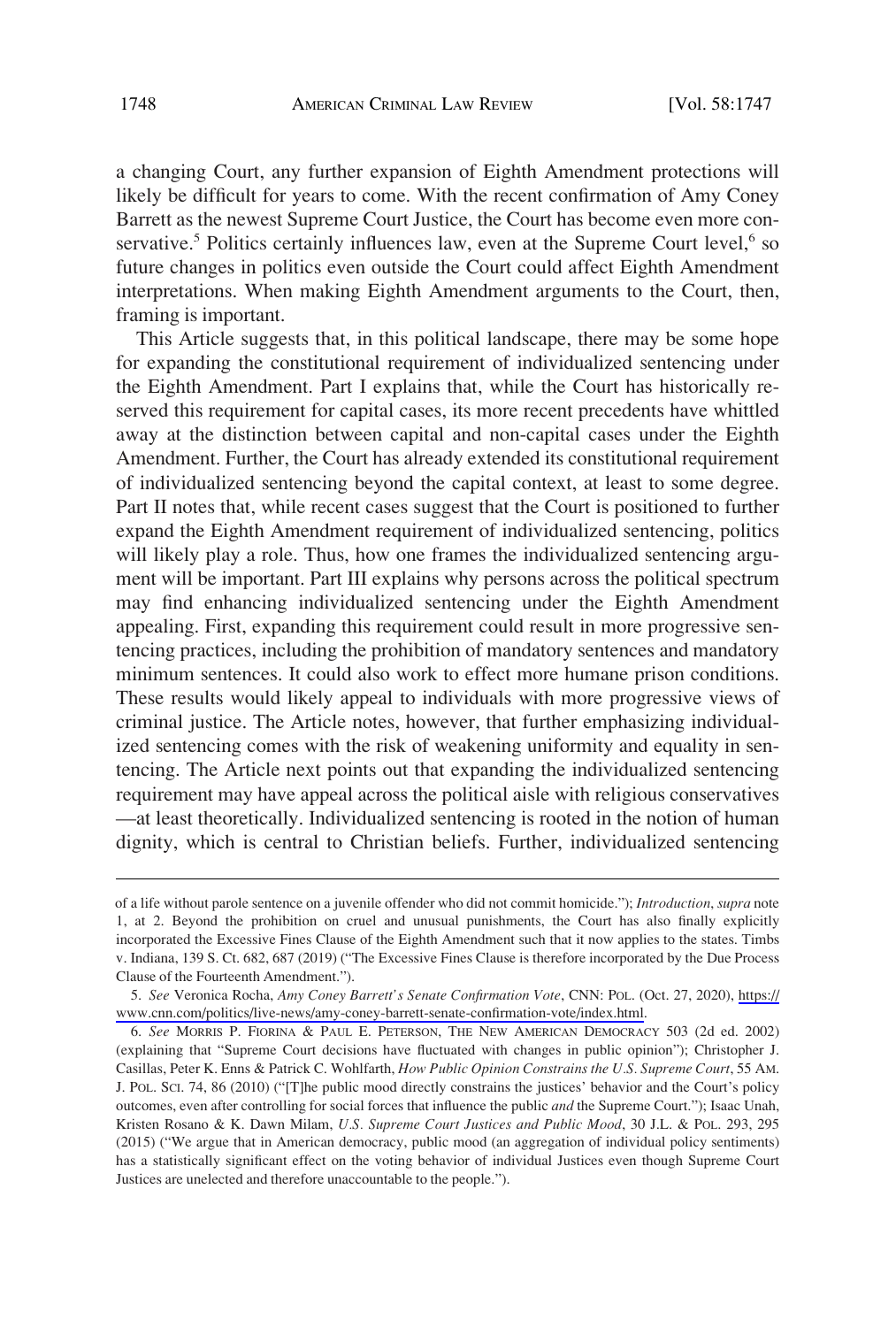<span id="page-2-0"></span>allows greater room for reform and rehabilitation, which are often achieved through religious means. Finally, the Article explains that the increasing practice of individualization throughout our lives—from individualized medicine to individualized advertising—is conditioning Americans to expect enhanced individualization in many areas. A heightened constitutional focus on individualized sentencing would be consistent with such expectations. Further, improved science and technology are regularly arming us with additional tools to better achieve individualized determinations related to issues such as culpability, deterrence, and rehabilitation. All this provides a foundation for the Court to build on its precedents to further expand the Eighth Amendment requirement of individualized sentencing.

### I. THE COURT'S FOCUS ON INDIVIDUALIZATION IN SENTENCING

Individualized sentencing—examining the individual facts in each case to determine the appropriate sentence—is a well-accepted value in criminal cases.<sup>7</sup> Courts have long extolled the virtue of individualized sentencing, and it is an important value under the Eighth Amendment as well.<sup>8</sup> In *Woodson v. North Carolina*, a plurality of the Court famously emphasized the importance of individualization when it explained that, not only had mandatory death penalty statutes been largely rejected in the United States,<sup>9</sup> but "justice generally requires consideration of more than the particular acts by which the crime was committed and that there be taken into account the circumstances of the offense together with the character and propensities of the offender."10 It further explained that "[c]onsideration of both the

<sup>7.</sup> *See* Lockett v. Ohio, 438 U.S. 586, 602 (1978) (plurality opinion) ("We begin by recognizing that the concept of individualized sentencing in criminal cases generally, although not constitutionally required, has long been accepted in this country."). Although the importance of individualized sentencing is well accepted, the Court has explained:

Severe, mandatory penalties . . . are not unusual in the constitutional sense, having been employed in various forms throughout our Nation's history. . . . [M]andatory death sentences abounded in our first Penal Code. They were also common in the several States—both at the time of the founding and throughout the 19th century.

Harmelin v. Michigan, 501 U.S. 957, 994–95 (1991) (majority opinion); *see also* Woodson v. North Carolina, 428 U.S. 280, 292–99 (1976) (plurality opinion) (sketching "the history of mandatory death penalty statutes in the United States").

<sup>8.</sup> *See* William W. Berry III & Meghan J. Ryan, *Eighth Amendment Values*, *in* THE EIGHTH AMENDMENT AND ITS FUTURE IN A NEW AGE OF PUNISHMENT, *supra* note 1, at 61; *see also Miller*, 567 U.S. at 465 (explaining that the mandatory imposition of life-without-parole sentences on juvenile offenders "runs afoul of [the Court's] cases' requirement of individualized sentencing for defendants facing the most serious penalties"); *Woodson*, 428 U.S. at 304–05 (prohibiting the mandatory imposition of capital punishment and explaining that "the fundamental respect for humanity underlying the Eighth Amendment . . . requires consideration of . . . the individual offender . . . .").

<sup>9.</sup> *Woodson*, 428 U.S. at 292–93 ("The history of mandatory death penalty statutes in the United States thus reveals that the practice of sentencing to death all persons convicted of a particular offense has been rejected as unduly harsh and unworkably rigid.").

<sup>10.</sup> *Id.* at 304 (quoting Pennsylvania *ex rel.* Sullivan v. Ashe, 302 U.S. 51, 55 (1937)); *see also Lockett*, 438 U.S. at 605 ("Given that the imposition of death by public authority is so profoundly different from all other penalties, we cannot avoid the conclusion that an individualized decision is essential in capital cases.").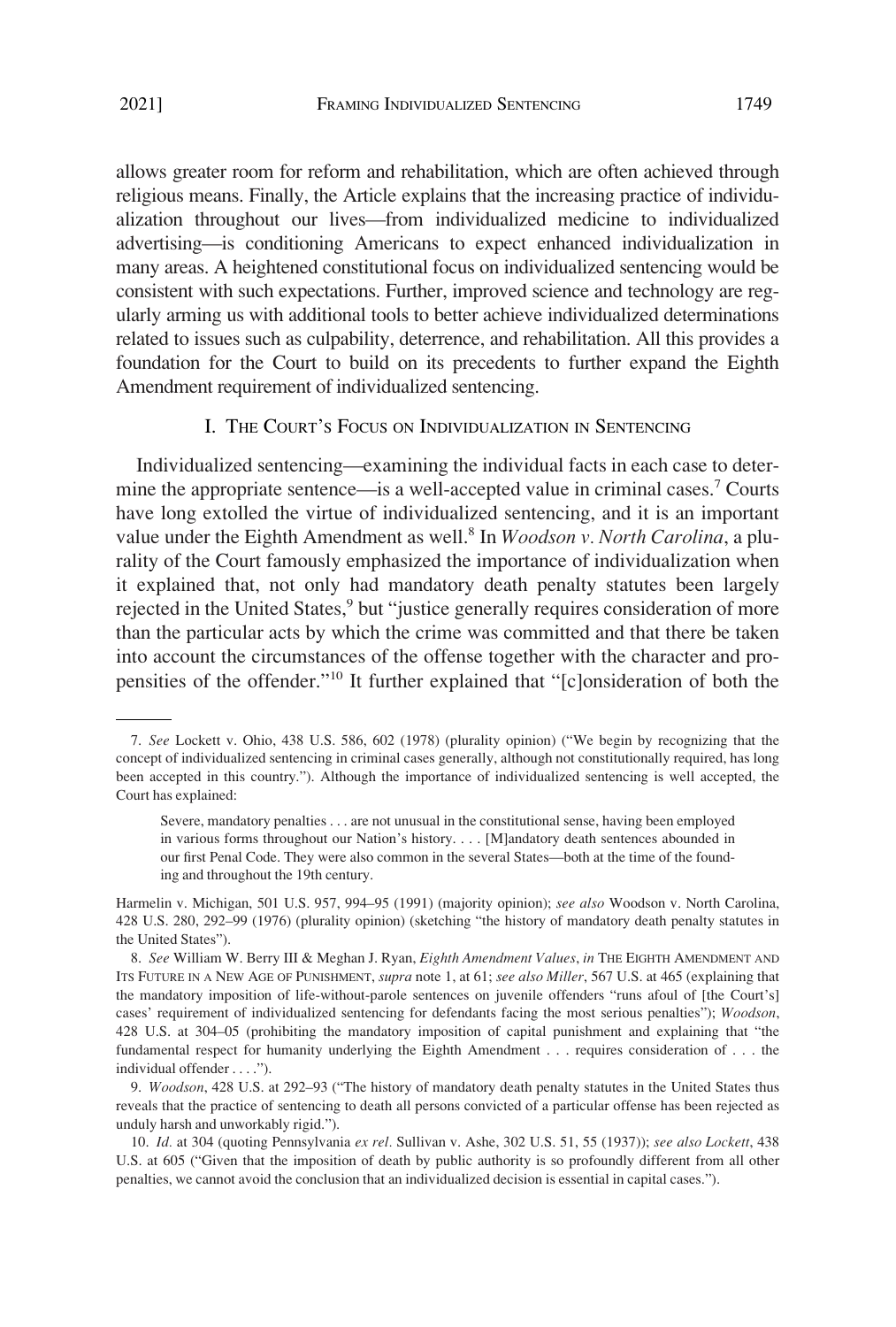offender and the offense in order to arrive at a just and appropriate sentence has been viewed as a progressive and humanizing development."<sup>11</sup>

The *Woodson* Court lauded the importance of individualized sentencing and struck down mandatory death sentences as unconstitutional, but it also emphasized that its conclusion "rest[ed] squarely on the predicate that the penalty of death is qualitatively different from a sentence of imprisonment, however long."12 Indeed, in *Furman v. Georgia*, 13 Justice Brennan explained that death is different—"in its pain, in its finality, . . . in its enormity,"14 and in "the infrequency with which we resort to it."15 The Court cemented this sentiment just four years later in *Gregg v. Georgia*, where it stated that "the penalty of death is different in kind from any other punishment imposed under our system of criminal justice."16 And in *Harmelin v. Michigan*, the Court shot down an argument that a mandatory lifewithout-parole sentence for the crime of possessing 672 grams of cocaine was unconstitutional, stating that the Court has "drawn the line of required individualized sentencing at capital cases."<sup>17</sup>

Viewing death as different has led the Court to apply largely different analyses in capital and non-capital cases. Where death is at issue, the Court has emphasized the evolving nature of the Eighth Amendment. In doing so, it examines, first, whether there is a consensus either in favor of or against the punishment at issue, and second, whether the Court's own independent judgment indicates that the punishment is unconstitutional.18 In contrast, in non-capital cases, the Court has determined that only grossly disproportionate punishments violate the Eighth Amendment.<sup>19</sup> This gross-disproportionality test has proved difficult for defendants, as only rarely have courts struck down sentences for being grossly disproportionate to the crime committed.20 One interesting twist with these two different

- 13. 408 U.S. 238 (1972) (per curiam).
- 14. *Id.* at 287 (Brennan, J., concurring). Justice Stewart similarly stated:

The penalty of death differs from all other forms of criminal punishment, not in degree but in kind. It is unique in its total irrevocability. It is unique in its rejection of rehabilitation of the convict as a basic purpose of criminal justice. And it is unique, finally, in its absolute renunciation of all that is embodied in our concept of humanity.

*Id.* at 306 (Stewart, J., concurring).

- 15. *Id.* at 291 (Brennan, J., concurring).
- 16. 428 U.S. 153, 188 (1976) (plurality opinion).
- 17. 501 U.S. 957, 996 (1991).

18. *See* Meghan J. Ryan, *Does the Eighth Amendment Punishments Clause Prohibit Only Punishments That Are Both Cruel and Unusual?*, 87 WASH. U. L. REV. 567, 586–91 (2010) (discussing the Court's two stepapproach, which amounts to an objective measure of unusualness and a subjective assessment of cruelty in the Eighth Amendment context).

19. *See Harmelin*, 501 U.S. at 965.

20. *See* Meghan J. Ryan, *Judging Cruelty*, 44 U.C. DAVIS L. REV. 81, 115 (2010) (explaining that the Court's decision in *Solem v. Helm*, 463 U.S. 277 (1983), which struck down a life-without-parole sentence for the crime of uttering a "no account" check and being a habitual offender, was "one of those rare cases" in which a proportionality challenge to a non-capital punishment under the Eighth Amendment would be successful).

<sup>11.</sup> *Woodson*, 428 U.S. at 304.

<sup>12.</sup> *Id.* at 305.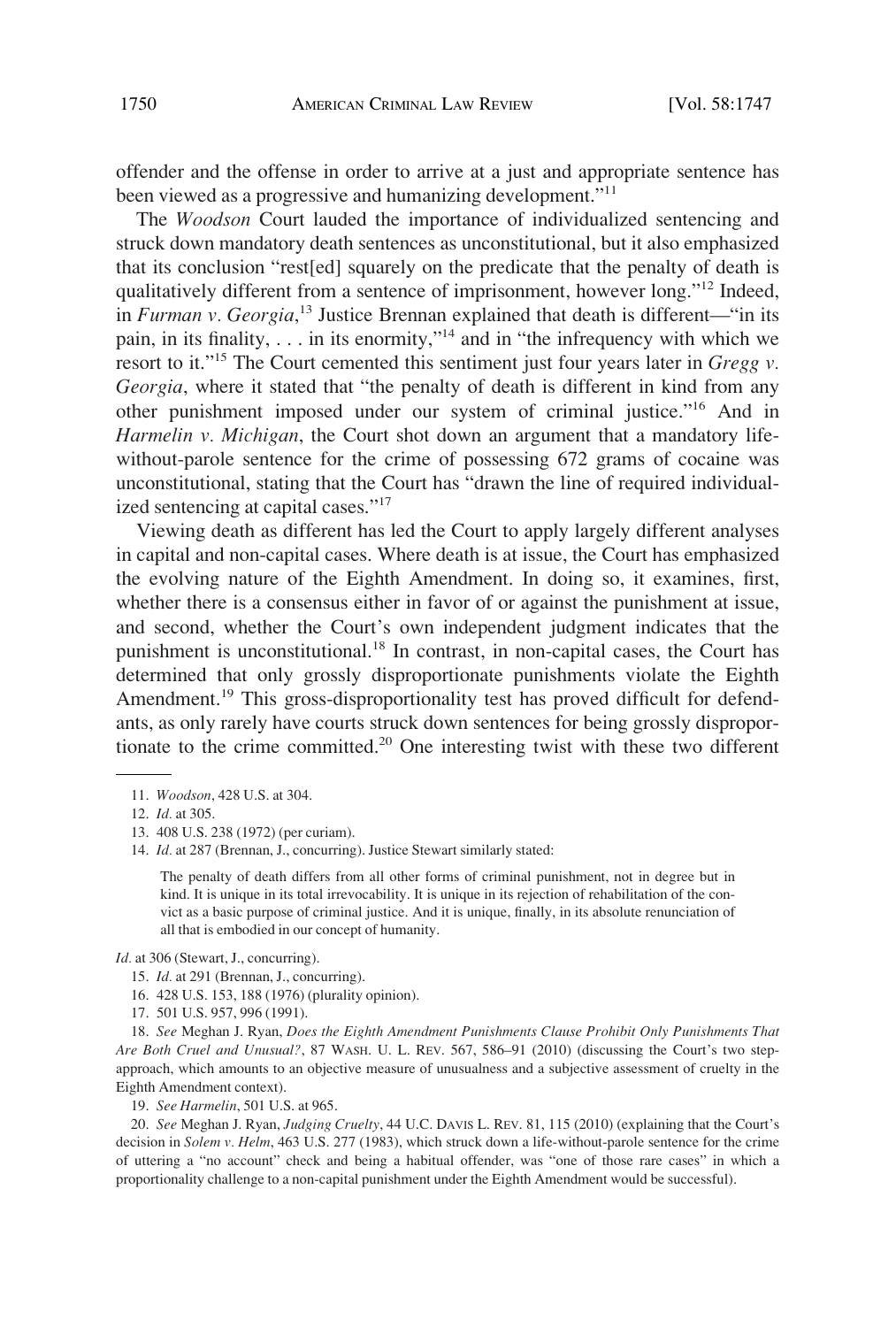analytical frameworks is that, while the Court has emphasized the importance of individualized sentencing in capital cases, its Eighth Amendment analyses in this area create categorical rules—for example, striking down capital punishment for *all* insane persons,<sup>21</sup> intellectually disabled persons,<sup>22</sup> or juvenile offenders.<sup>23</sup> In contrast, the Court's Eighth Amendment analyses in *non-*capital cases have examined the "challenges to the length of term-of-years sentences given all the circumstances in a particular case."<sup>24</sup> Still, after the Court's emphasis on the death-isdifferent doctrine in cases like *Woodson*, *Gregg*, and *Harmelin*, 25 it seemed clear that individualization in sentencing was constitutionally required only where death was a possible punishment.

Despite the Court's repeated statements that death is different, in recent years the Court has chipped away at this distinction. In the 2010 case of *Graham v. Florida*, the Court used the analysis that it had previously applied only in capital cases to strike down the imposition of life without parole for juvenile non-homicide offenders.26 Instead of tying the analysis used in capital cases to the death-isdifferent doctrine, the Court reframed the selection of the proper analysis as one that turns on whether the legal challenge "implicates a particular type of sentence as it applies to an entire class of offenders who have committed a range of crimes."27 In other words, the Court moved away from its previously important death-is-different distinction and focused instead on whether the legal challenge was categorical in nature.<sup>28</sup> (This, of course, falls prey to clever attorneys reframing their challenges to take advantage of an analytical framework more likely to favor their desired outcomes.) The Court also diluted the death-is-different doctrine in its 2012 case of *Miller v. Alabama*, where it held that mandatory life-without-parole sentences are unconstitutional when imposed on juvenile offenders.<sup>29</sup> The Court attempted to justify and limit its holding by emphasizing how juvenile

<sup>21.</sup> Ford v. Wainwright, 477 U.S. 399, 401 (1986) ("For centuries no jurisdiction has countenanced the execution of the insane, yet this Court has never decided whether the Constitution forbids the practice. Today we keep faith with our common-law heritage in holding that it does.").

<sup>22.</sup> Atkins v. Virginia, 536 U.S. 304, 321 (2002) ("Our independent evaluation of the issue reveals no reason to disagree with the judgment of the legislatures that have recently addressed the matter and concluded that death is not a suitable punishment for a mentally retarded criminal." (internal quotation marks omitted)).

<sup>23.</sup> Roper v. Simmons, 543 U.S. 551, 578 (2005) ("The Eighth and Fourteenth Amendments forbid imposition of the death penalty on offenders who were under the age of 18 when their crimes were committed.").

<sup>24.</sup> Graham v. Florida, 560 U.S. 48, 59 (2010).

<sup>25.</sup> *See supra* notes 12–17 and accompanying text.

<sup>26.</sup> *See Graham*, 560 U.S. at 61–62 (explaining that "[t]he approach in cases such as *Harmelin*" is inapplicable and that "the appropriate analysis is the one used in cases that involved the categorical approach, specifically *Atkins*, *Roper*, and *Kennedy*").

<sup>27.</sup> *Id.* at 61.

<sup>28.</sup> *See id.* ("The present case involves an issue the Court has not considered previously: a categorical challenge to a term-of-years sentence."); *see also id.* at 103 (Thomas, J., dissenting) ("Today's decision eviscerates that distinction. 'Death is different' no longer.").

<sup>29. 567</sup> U.S. 460, 465 (2012) ("We therefore hold that mandatory life without parole for those under the age of 18 at the time of their crimes violates the Eighth Amendment's prohibition on 'cruel and unusual punishments.'").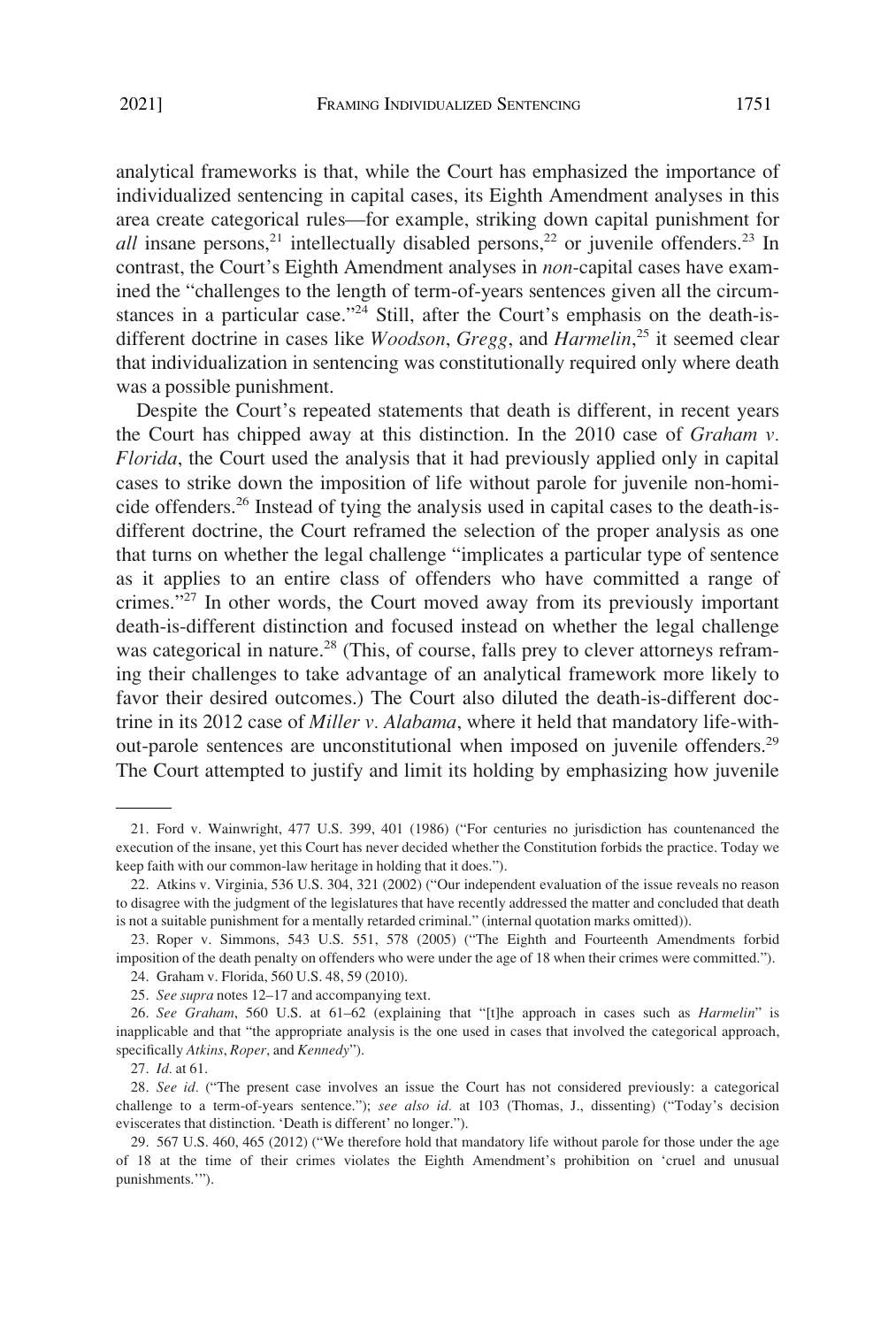offenders are different than adult offenders<sup>30</sup> and by summarizing its previous holdings as requiring individualized sentencing where "the most serious penalties"—rather than just capital punishment—are at issue. $31$ 

So, the Court now has applied its capital-only analysis to non-capital cases, and, even more importantly, it has stretched its requirement of individualization in sentencing beyond the capital context. Accordingly, the extent to which the death-isdifferent doctrine still stands remains unclear. One might argue that death is different but that now children are different as well.<sup>32</sup> Or, one might argue that cases involving life-without-parole sentences are now on more equal footing with capital cases. Perhaps, instead, individualization is now more important than ever, and the Court's distaste for non-individualized sentencing may extend beyond the capital context or even scenarios involving children or life-withoutparole sentences.<sup>33</sup> Perhaps everyone deserves individualized sentencing under the Eighth Amendment.

Despite this chipping away at the death-is-different doctrine and the expansion of individualization requirements under the Eighth Amendment, it is difficult to predict the Court's direction going forward. The Court took a conservative turn under the Trump Administration, and many of the Justices are getting on in years.<sup>34</sup> The Senate recently confirmed Amy Coney Barrett as the newest Supreme Court Justice, and she will likely be a conservative force on the Court for years to come. Moreover, Democrats now have the slimmest possible majority in the Senate, which could further affect the Court's composition.<sup>35</sup> All of this suggests that future expansion of convicted persons' sentencing rights might be quite limited. The extent to which the Court expands its individualization requirement under the Eighth Amendment may very well depend on how advocates frame the issue.

<sup>30.</sup> *Id.* (referencing "a juvenile's lessened culpability and greater capacity for change" (internal quotations omitted)); *see also id.* at 481 ("We think th[e] argument [that the Court's holding here effectively overrules *Harmelin* is] myopic. *Harmelin* had nothing to do with children and did not purport to apply its holding to the sentencing of juvenile offenders.").

<sup>31.</sup> *Id.* at 465 (explaining that imposing mandatory life-without-parole sentences for juvenile offenders "runs afoul of our cases' requirement of individualized sentencing for juveniles facing the most serious penalties").

*See* Meghan J. Ryan, *Taking Dignity Seriously: Excavating the Backdrop of the Eighth Amendment*, 2016 32. U. ILL. L. REV. 2129, 2177 ("In [*Woodson* and *Miller*], the Court emphasized how either capital punishment, or juveniles, are different . . . ."); Meghan J. Ryan (@MeghanJRyan), TWITTER (June 26, 2012, 8:33 AM), [https://](https://twitter.com/MeghanJRyan/status/217611454331883520) [twitter.com/MeghanJRyan/status/217611454331883520](https://twitter.com/MeghanJRyan/status/217611454331883520) ("#Miller opinion largely piggybacks on #Graham. Ct seems to be moving from 'death is different' to 'kids are different.'").

<sup>33.</sup> For an argument that the Court's Eighth Amendment requirement of individualized sentencing should extend to all felony cases, see generally William W. Berry III, *Individualized Sentencing*, 76 WASH. & LEE L. REV. 13 (2019).

*See Current Members*, SUP. CT. OF THE U.S., <https://www.supremecourt.gov/about/biographies.aspx> (last 34. visited Mar. 14, 2021) (providing ages of the Justices and the President that appointed each of them).

*U.S. Senate Election Results*, WASH. POST, [https://www.washingtonpost.com/elections/election-results/](https://www.washingtonpost.com/elections/election-results/senate-2020/)  35. [senate-2020/](https://www.washingtonpost.com/elections/election-results/senate-2020/) (last visited March 14, 2021). Further, discussions about potential "Court-packing" could also complicate and affect the direction of the Court in future years. *See* Adam Liptak, *The Precedent, and Perils, of Court Packing*, N.Y. TIMES (Oct. 12, 2020), [https://www.nytimes.com/2020/10/12/us/supreme-court-packing.](https://www.nytimes.com/2020/10/12/us/supreme-court-packing.html) [html.](https://www.nytimes.com/2020/10/12/us/supreme-court-packing.html)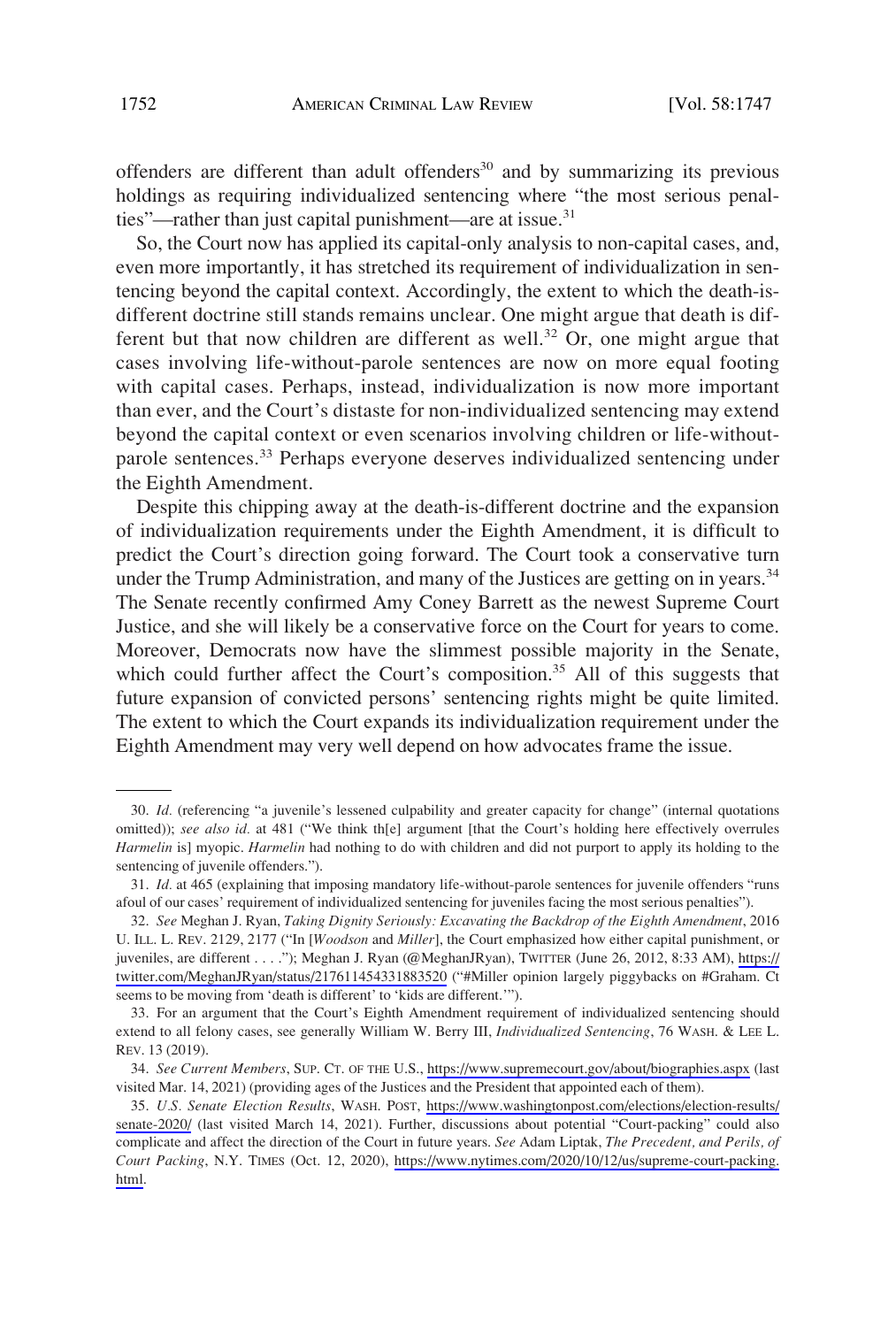#### II. THE POLITICS OF PUNISHMENT

<span id="page-6-0"></span>Politics influences punishment practices in the United States, and this is particularly relevant today as our nation has become increasingly politically divided. Democrats tend to support shorter prison sentences, banning mandatory minimum sentences,<sup>36</sup> bail reform,<sup>37</sup> and second chances.<sup>38</sup> The Republican Party has historically been the "law and order" party,<sup>39</sup> which often translates into support for harsher punishments. But the Republican Party has recently become more splintered.<sup>40</sup> Long the party of severe prison sentences, mandatory minima, three-strikes laws, harsh prison conditions, and capital punishment,<sup>41</sup> the Republican Party—or at least a significant fraction of it—has more recently supported some reforms. The

37. DEMOCRATIC NAT'L CONVENTION, *supra* note 36, at 37–38 ("Democrats support eliminating the use of cash bail and believe no one should be imprisoned merely for failing to pay fines or fees, or have their driver's licenses revoked for unpaid tickets or simple violations.").

38. *See id.* at 36 ("And Democrats believe that children who do enter the juvenile justice system should be given a true second chance, including by automatically sealing and expunging juvenile records."); *id.* at 39 ("Democrats believe in redemption. We must deepen our commitment to helping those who have served their time re-enter society, earn a good living, and participate in our democracy as the full citizens they are.").

*See* Philip Rucker & Robert Costa, *Once the Party of Law and Order, Republicans Are Now Challenging*  39. *It*, WASH. POST (Feb. 3, 2018), [https://www.washingtonpost.com/politics/once-the-party-of-law-and-order](https://www.washingtonpost.com/politics/once-the-party-of-law-and-order-republicans-are-now-challenging-it/2018/02/03/98ff3f3c-084f-11e8-8777-2a059f168dd2_story.html)[republicans-are-now-challenging-it/2018/02/03/98ff3f3c-084f-11e8-8777-2a059f168dd2\\_story.html](https://www.washingtonpost.com/politics/once-the-party-of-law-and-order-republicans-are-now-challenging-it/2018/02/03/98ff3f3c-084f-11e8-8777-2a059f168dd2_story.html) (noting that "the GOP . . . has long positioned itself as the party of law and order"); Ayesha Rascoe, *How Trump's 'Law And Order' Message Has Shifted As He Seeks A 2nd Term*, NPR (Aug. 27, 2020), [https://www.npr.org/2020/08/27/](https://www.npr.org/2020/08/27/905916276/how-trumps-law-and-order-message-has-shifted-as-he-seeks-a-second-term) [905916276/how-trumps-law-and-order-message-has-shifted-as-he-seeks-a-second-term](https://www.npr.org/2020/08/27/905916276/how-trumps-law-and-order-message-has-shifted-as-he-seeks-a-second-term) ("There are three words never far from President Trump's lips this summer: 'law and order.'").

*See* Maurice Chammah, *Two Parties, Two Platforms on Criminal Justice*, MARSHALL PROJECT (July 18, 40. 2016), <https://www.themarshallproject.org/2016/07/18/two-parties-two-platforms-on-criminal-justice>(noting "recent tensions in conservative circles" regarding criminal justice); *see also* Tim Ryan, *GOP Plank Reverses Push on Crime and Punishment*, COURTHOUSE NEWS SERV. (July 21, 2016), [https://www.courthousenews.com/](https://www.courthousenews.com/gop-plank-reverses-pushon-crime-and-punishment/) [gop-plank-reverses-pushon-crime-and-punishment/](https://www.courthousenews.com/gop-plank-reverses-pushon-crime-and-punishment/) (noting that, "[l]ong the party of 'tough on crime' stances, the GOP adopted a platform [in 2016] embracing the reduction of mandatory minimum sentences for non-violent crimes").

*See* REPUBLICAN NAT'L CONVENTION, REPUBLICAN PLATFORM 2016, at 40, [https://prod-cdn-static.gop.](https://prod-cdn-static.gop.com/media/documents/DRAFT_12_FINAL%5B1%5D-ben_1468872234.pdf) 41. [com/media/documents/DRAFT\\_12\\_FINAL%5B1%5D-ben\\_1468872234.pdf](https://prod-cdn-static.gop.com/media/documents/DRAFT_12_FINAL%5B1%5D-ben_1468872234.pdf) ("condemn[ing] the Supreme Court's erosion of the right of the people to enact capital punishment in their states" and noting the "important tool" of mandatory minimum sentencing); Lynn Adelman, *Criminal Justice Reform: The Present Moment*, 2015 WIS. L. REV. 181, 183–85 (discussing how Republican lawmakers pushed for "harsh criminal penalties," such as those resulting from three-strikes laws); Michael G. Turner, Jody L. Stundt, Brandon K. Applegate & Francis T. Cullen, *"Three Strikes and You're Out" Legislation: A National Assessment*, 59 FED. PROB. 16, 19 (1995) ("Consistent with traditional crime ideologies, these get-tough policies were more often sponsored by Republicans (43.4 percent) than by Democrats (35.6 percent), but this difference was not large."). As one expert has noted, however, Democrats have been far from blameless in the enactment of harsh sentencing laws: "Ted Kennedy was the principal sponsor of the Sentencing Reform Act, Joe Biden was the principal sponsor of the legislation imposing mandatory minimum sentences in drug cases and of the Violent Crime Control Act, and Bill Clinton signed both the AEDPA and the Violent Crime Control Act." Adelman, *supra*, at 185.

*See* DEMOCRATIC NAT'L CONVENTION, 2020 DEMOCRATIC PARTY PLATFORM, at 38, [https://www.](https://www.demconvention.com/wp-content/uploads/2020/08/2020-07-31-Democratic-Party-Platform-For-Distribution.pdf)  36. [demconvention.com/wp-content/uploads/2020/08/2020-07-31-Democratic-Party-Platform-For-Distribution.pdf](https://www.demconvention.com/wp-content/uploads/2020/08/2020-07-31-Democratic-Party-Platform-For-Distribution.pdf) ("Democrats support allowing judges to determine appropriate sentences, which is why we will fight to repeal federal mandatory minimums, incentivize states to do the same, and make all sentencing reductions retroactive so judges can reconsider past cases where their hands were tied."). *But see infra* note 41 (noting Democrats' contributions to harsh sentences).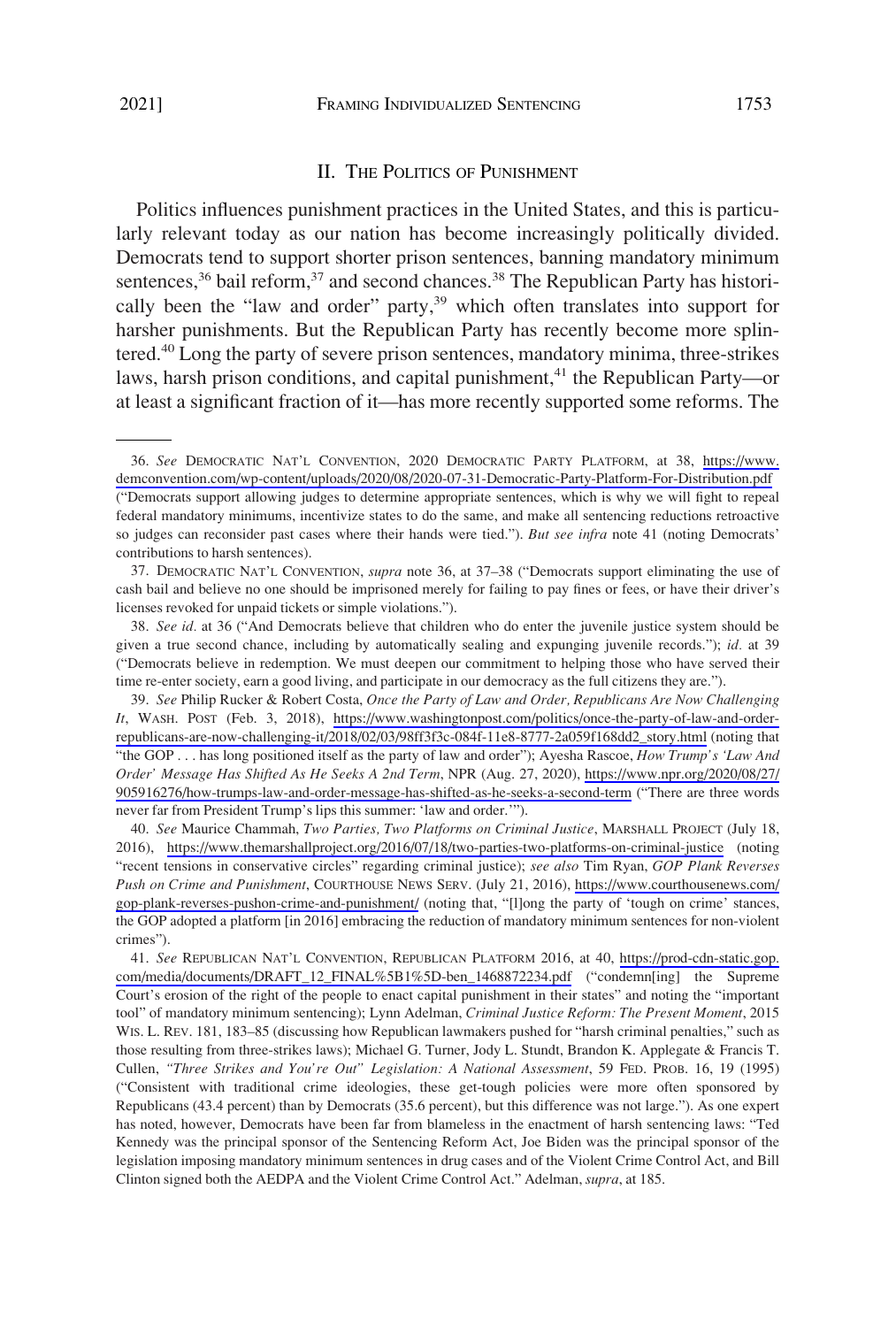Koch brothers (armed with their significant economic power) have been major supporters of this Republican shift toward reform.<sup>42</sup> Around the time of the 2008 recession, the parties came together somewhat around the goal of criminal justice reform. The economic crisis brought to light the significant resources that were being spent on incarcerating millions of people in the United States<sup>43</sup>—a country which continues to have an incarceration rate higher than any other country in the world.44 In 2018, a bipartisan coalition in Congress passed the First Step Act of 2018<sup>45</sup> which provided a range of sentencing reforms, including reducing the applicability of some mandatory minimum sentences,<sup>46</sup> making retroactive a previous reduction of sentencing disparities between crack and powder cocaine drug offenses,47 and expanding the availability of sentencing reductions in some circumstances.<sup>48</sup> The Act also made some strides in improving certain prison conditions by, for example, prohibiting the use of solitary confinement for juveniles $49$ and limiting the shackling of women delivering babies.<sup>50</sup> The divisions among Republicans on the topic of criminal justice have not disappeared, though, and former President Trump emphasized during his failed re-election bid that he was the "law and order" candidate.<sup>51</sup>

47. *See* First Step Act of 2018 § 404, 132 Stat. at 5222.

48. *See id.* § 603, 132 Stat. at 5239 (amending 18 U.S.C. § 3582 to expand compassionate release availability).

49. *See id.* § 613, 132 Stat. at 5347–49 (amending 18 U.S.C. § 5043(b)).

50. *See id.* § 301, 132 Stat. at 5217–20 (codified at 18 U.S.C. § 4322).

51. *See* Rascoe, *supra* note 39 ("There are three words never far from President Trump's lips this summer: 'law and order.'").

*See* Osita Nwanevu, *The Improbable Success of a Criminal-Justice-Reform Bill Under Trump*, NEW 42. YORKER (Dec. 17, 2018), [https://www.newyorker.com/news/news-desk/the-improbable-success-of-a-criminal](https://www.newyorker.com/news/news-desk/the-improbable-success-of-a-criminal-justice-reform-bill-under-trump)[justice-reform-bill-under-trump](https://www.newyorker.com/news/news-desk/the-improbable-success-of-a-criminal-justice-reform-bill-under-trump) ("The Koch brothers are major backers of the [First Step Act] and the conservative shift on criminal justice.").

<sup>43.</sup> See ACLU, PROMISING BEGINNINGS: BIPARTISAN CRIMINAL JUSTICE REFORM IN KEY STATES 5 (2012), <https://www.aclu.org/report/promising-beginnings-bipartisan-criminal-justice-reform-key-states> ("The current economic crisis has put the spotlight on the exorbitant costs of our penal system . . . . The convergence of societal and budgetary impacts of over-incarceration has carved out a window of opportunity for substantive reforms which prioritize efficiency and fairness over partisan politics.").

*Highest to Lowest - Prison Population Rate*, WORLD PRISON BRIEF, [https://www.prisonstudies.org/](https://www.prisonstudies.org/highest-to-lowest/prison_population_rate?field_region_taxonomy_tid=All) 44. [highest-to-lowest/prison\\_population\\_rate?field\\_region\\_taxonomy\\_tid=All](https://www.prisonstudies.org/highest-to-lowest/prison_population_rate?field_region_taxonomy_tid=All) (last visited Mar. 14, 2021) (listing the United States as having an incarceration rate of 639 per 100,000 persons—or 0.639%—and El Salvador, the country with the next highest incarceration rate, as having a rate of 572 per 100,000 persons—or 0.572%); *see also Countries With the Most Prisoners per 100,000 Inhabitants, as of June 2020*, STATISTA (Dec. 1, 2020), <https://www.statista.com/statistics/262962/countries-with-the-most-prisoners-per-100-000-inhabitants/>(listing the United States as having an incarceration rate of 655 per 100,000 persons and El Salvador as having an incarceration rate of 590 per 100,000 persons).

<sup>45.</sup> First Step Act of 2018, Pub. L. No. 115-391, 132 Stat. 5194 (codified as amended in scattered sections of 18, 21, and 34 U.S.C.).

*See id.* § 401, 132 Stat. at 5220 (amending 21 U.S.C. § 841(b) to create more lenient sentences for drug 46. offenses); Ames Grawert, *What is the First Step Act – And What's Happening with It?*, BRENNAN CTR. FOR JUST. (June 23, 2020), [https://www.brennancenter.org/our-work/research-reports/what-first-step-act-and-whats](https://www.brennancenter.org/our-work/research-reports/what-first-step-act-and-whats-happening-it)[happening-it](https://www.brennancenter.org/our-work/research-reports/what-first-step-act-and-whats-happening-it) (noting the expansion of a "safety valve" pursuant to which a judge may impose a sentence below the statutory minimum).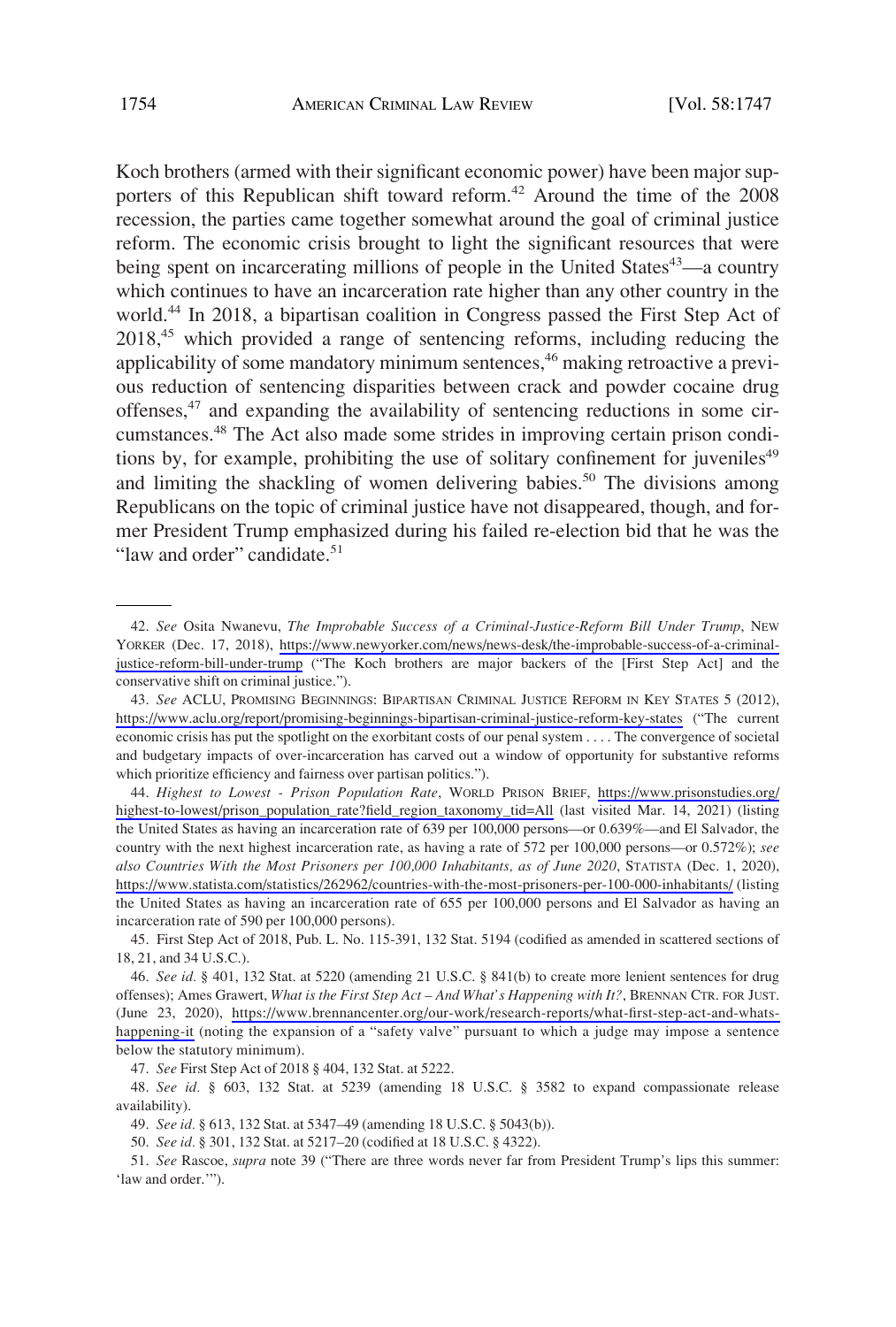<span id="page-8-0"></span>Considering these divergent views, even within parties, it is difficult to predict the exact future of individualization in sentencing under the Eighth Amendment. Supreme Court Justices are appointed for life terms to insulate them from politics, but politics undoubtedly plays a role in the direction of the Court's agenda and rulings.52 Individualization may be a particularly useful constitutional concept around which to base sentencing reform, however. It is unique in that its policy implications and theoretical roots suggest that a broad spectrum of policymakers and policy influencers may find the value compelling.

## III. THE POTENTIALLY BROAD APPEAL OF INDIVIDUALIZED SENTENCING

The Eighth Amendment value of individualized sentencing can potentially have broad appeal. A focus on individualization could be a gateway for more humane punishments. One might be concerned about the value's tension with the notion of equality in sentencing, but individualization need not focus on suspect classifications, and it does not have to involve *hyper-*individualization. Moreover, at least as a constitutional matter under the Eighth Amendment, the Court has emphasized the value of individualization more than uniformity. Beyond pushing sentences in a more humane direction, individualization may have appeal because of its religious roots. And it may become increasingly appealing as individualization in other walks of life continues to become more ordinary.

### *A. Sentencing Under Strengthened Individualization*

If the Court continues expanding the doctrine of individualized sentencing under the Eighth Amendment, it could have some significant impacts on imposed punishments in the United States. A real focus on the importance of individualization could require a ban on mandatory sentences, as well as on mandatory minimum sentences.<sup>53</sup> Pushed further, heightened individualization in sentencing could take into account harsh prison conditions and perhaps serve as an impetus for prison condition reforms.

Mandatory sentences require judges to impose particular sentences on offenders based on the crimes they committed and, sometimes, on their criminal histories. The (in)famous *Harmelin* case—where a judge was required to impose a mandatory sentence of life without the possibility of parole on a first-time offender for drug possession—is a good example of this.<sup>54</sup> Such mandatory sentences prevent

<sup>52.</sup> *See* PETERSON & FIORINA, *supra* note 6, at 503; Casillas et al., *supra* note 6, at 86; Unah et al., *supra* note 6, at 295; Meghan J. Ryan, *Justice Scalia's Bottom-Up Approach to Shaping the Law*, 25 WM. & MARY BILL RTS. J. 297, 317 (2016) ("[T]he general public can have an effect on how constitutions and statutes are interpreted, and how the common law is shaped. There is evidence that the Court, at least to some extent, follows public opinion.").

<sup>53.</sup> *See* Ryan, *supra* note 32, at 2177–78 ("Mandatorily imposed punishments—made popular in the early half of the twentieth century—are also concerning if we take the Eighth Amendment dignity demand seriously.").

<sup>54.</sup> Harmelin v. Michigan, 501 U.S. 957, 961 (1991) (Scalia, J., opinion) ("Petitioner was convicted of possessing 672 grams of cocaine and sentenced to a mandatory term of life in prison without possibility of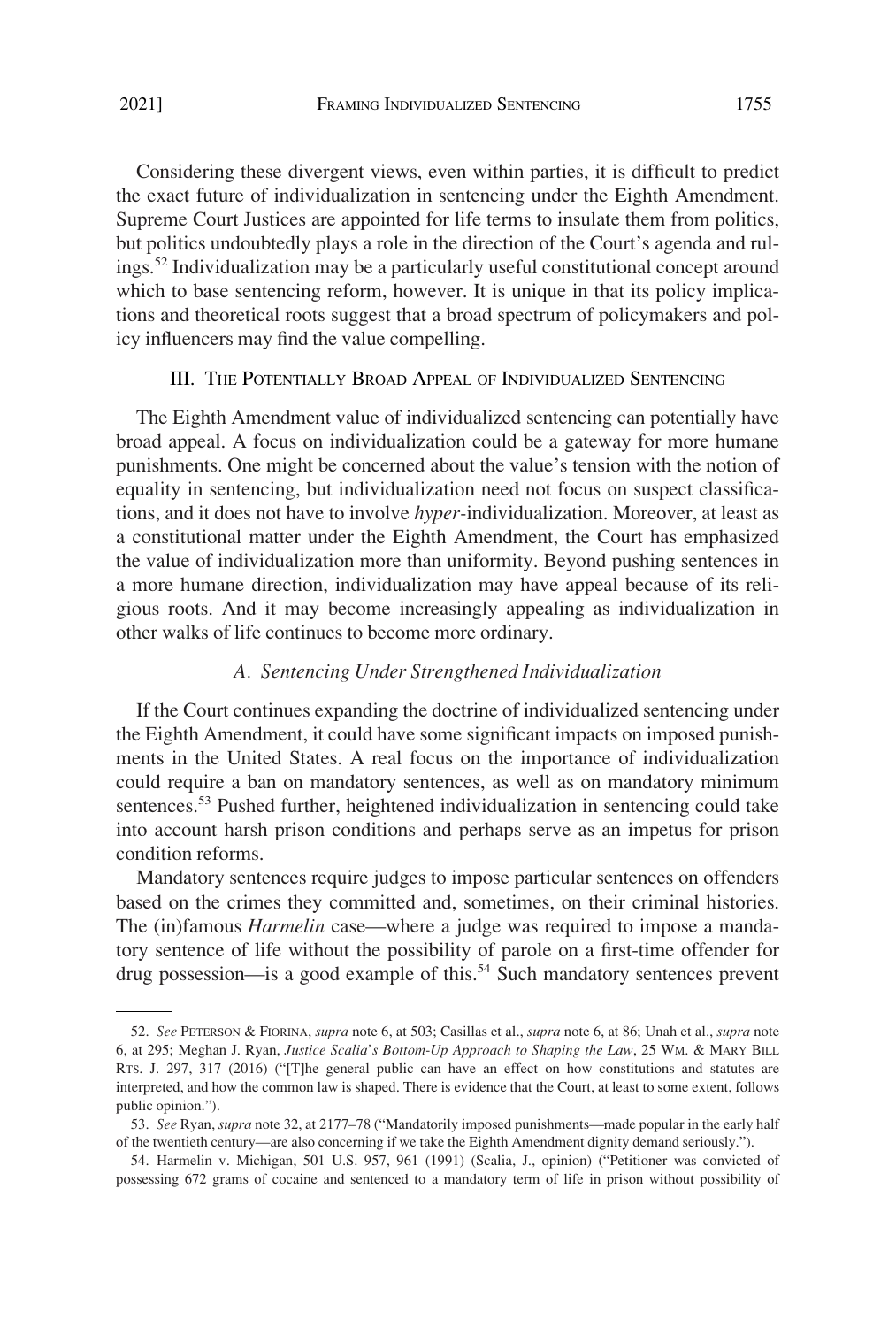judges from considering many circumstances of the offense, and they prevent judges from considering the offender's unique characteristics.

Mandatory sentences also include "Three Strikes" laws, such as the federal Violent Crime Control and Law Enforcement Act of 1994,<sup>55</sup> which provides that, if an offender is convicted of a "serious violent felony" in federal court and has more than one previous conviction where at least one of those convictions is also a serious violent felony, then the judge must sentence the offender to life in prison.<sup>56</sup> Perhaps the most famous three-strikes law is California's—"a 1990s-era measure that made it mandatory for anyone convicted of three felonies to serve 25 years to life as long as two of the crimes were considered serious or violent."<sup>57</sup> This harsh law led to a twenty-five-years-to-life sentence for habitual offender Gary Ewing's crime of stealing about \$1,200 worth of golf clubs.<sup>58</sup> Such mandatory sentences have significantly impacted U.S. incarceration figures, contributing to our status as the nation that incarcerates the highest percentage of its citizens.<sup>59</sup>

55. Pub. L. No. 103-322, 108 Stat. 1796.

56. *Id.* § 70001, 108 Stat. at 1982 (codified as amended at 18 U.S.C. § 3559). More precisely:

[A] person who is convicted in a court of the United States of a serious violent felony shall be sentenced to life imprisonment if—

(A) the person has been convicted (and those convictions have become final) on separate prior occasions in a court of the United States or of a State of—

(i) 2 or more serious violent felonies; or

(ii) one or more serious violent felonies and one or more serious drug offenses; and

(B) each serious violent felony or serious drug offense used as a basis for sentencing under this subsection, other than the first, was committed after the defendant's conviction of the preceding serious violent felony or serious drug offense.

18 U.S.C. § 3559(c)(1). Some criminal defendants have had success challenging this law on vagueness grounds. *See, e.g.*, United States v. Goodridge, 392 F. Supp. 3d 159, 173–74 (D. Mass. 2019) (finding that the definition of "serious violent felony" under 18 U.S.C. § 3559(c)(2)(F)(ii) "is unconstitutionally vague because it 'denies fair notice to defendants and invites arbitrary enforcement by judges'" (quoting Johnson v. United States, 576 U.S. 591, 597 (2015))).

57. Maria Cramer, *Sentenced for Three Strikes, Then Freed. Now Comes a Pushback*, N.Y. TIMES (May 12, 2020), <https://www.nytimes.com/2020/05/12/us/california-prison-three-strikes-law.html>. This harsh law was softened somewhat in 2012. *See id.* 

58. *See* Ewing v. California, 538 U.S. 11, 17–20 (2003). To be fair, Ewing had a long history of prior offenses. *See id.* at 18–19.

*See* Erin Collins, *Punishing Risk*, 107 GEO. L.J. 57, 90–91 (2018) (noting that "incapacitation-inspired 59. sentencing schemes that justify lengthy incarceratory sentences in the name of public safety, such as 'three strikes' laws and recidivist enhancement statutes, are beginning to fall out of favor because they have contributed to the rise of mass incarceration"); Michael Tonry, *Remodeling American Sentencing: A Ten-Step Blueprint for Moving Past Mass Incarceration*, 13 CRIMINOLOGY & PUB. POL'Y 503, 514 (2014) (explaining that "tough-oncrime [sentencing] laws . . . [like] mandatory minimum sentence laws . . . [and] three-strikes laws . . . because they required sentences of historically unprecedented lengths for broad categories of offenses and offenders, are the primary causes of contemporary levels of imprisonment"); Emily Badger, *The Meteoric, Costly and Unprecedented Rise of Incarceration in America*, WASH. POST (Apr. 30, 2014), [https://www.washingtonpost.](https://www.washingtonpost.com/news/wonk/wp/2014/04/30/the-meteoric-costly-and-unprecedented-rise-of-incarceration-in-america/)  [com/news/wonk/wp/2014/04/30/the-meteoric-costly-and-unprecedented-rise-of-incarceration-in-america/](https://www.washingtonpost.com/news/wonk/wp/2014/04/30/the-meteoric-costly-and-unprecedented-rise-of-incarceration-in-america/) (explaining

parole."); see supra note 17 and accompanying text. The relevant statute was amended in 1996 and again in 2000 to remove the mandatory sentence. *See* 2000 Mich. Legis. Serv. 314 (West) (amending MICH. COMP. LAWS § 333.7401 (West 2017)); 1996 Mich. Legis. Serv. 249 (West) (same).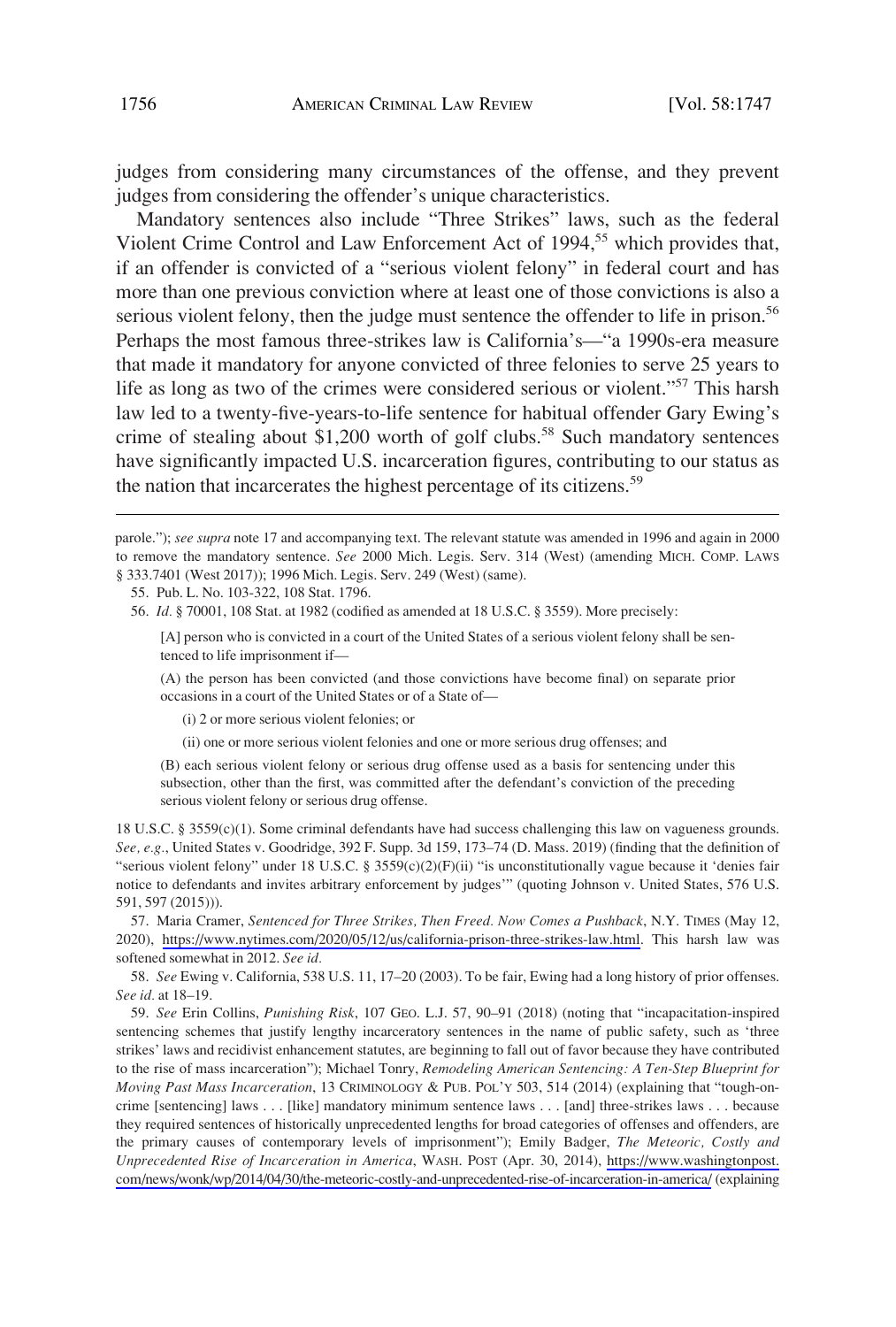Similar to mandatory sentences, mandatory minimum sentences require judges to impose sentences no more lenient than the relevant statute requires when the defendant has been convicted—usually by guilty plea—of a particular criminal offense.<sup>60</sup> In doing so, they deprive judges of the opportunity to tailor an offender's sentence to the crime he committed.<sup>61</sup> For example, a Florida judge was statutorily required to sentence Jomari DeLeon, a first-time offender, to fifteen years in prison for, over the course of twenty-four hours, selling forty-nine hydrocodone pills for less than \$200 to a woman who was a police confidential informant.<sup>62</sup> The judge reluctantly imposed the sentence, saying:

I am not enjoying today's sentencing. No one is. If I could give you less time, I would. . . . You did something phenomenally stupid, but you only did it those two times. Offered the opportunity to continue dealing drugs, you turned it down. So it does seem this is a one-time incident in your life . . . I do not feel that the 15 years is an appropriate sentence. However, all of my research indicated that it is the only legal sentence in this case and that I don't have any choice whatsoever.<sup>63</sup>

Numerous states have mandatory minimum sentencing laws, and just like mandatory sentences, they are an important contributor to mass incarceration.<sup>64</sup>

If the Court were to expand the Eighth Amendment requirement of individualized sentencing to additional cases, laws stripping judges from considering the particular circumstances of a crime or offender in these cases would be unconstitutional.65 This could torpedo laws requiring mandatory sentences (including three-strikes laws) and mandatory minimum sentences. Such an expansion of Eighth Amendment protections could have a significant impact on prison populations,<sup>66</sup> furthering the bipartisan

that mandatory sentences contributed to mass incarceration). For current statistics on incarceration rates in the United States, see *supra* note 44 and accompanying text.

*Mandatory Minimums and Sentencing Reform*, CRIM. JUST. POL'Y FOUND., [https://www.cjpf.org/](https://www.cjpf.org/mandatory-minimums)  60. [mandatory-minimums](https://www.cjpf.org/mandatory-minimums) (last visited Mar. 14, 2021) ("Mandatory minimum sentencing laws force a judge to hand down a minimum prison sentence based on the charges a prosecutor brings against a defendant which result in a conviction – usually a guilty plea.").

<sup>61.</sup> *Id.* ("These laws take away from a judge the traditional and proper authority to account for the actual circumstances of the crime and the characteristics of the individual defendant when imposing a sentence.").

*See Jomari DeLeon: Pressured Into a Terrible Decision*, FAM. AGAINST MANDATORY MINIMUMS 62. ("FAAM"), <https://famm.org/stories/jomari-deleon-pressured-into-a-terrible-decision/>(last visited Mar. 14, 2021).

<sup>63.</sup> *Id.* 

<sup>64.</sup> *See* Tonry, *supra* note 59, at 514; Badger, *supra* note 59; *Mandatory Minimums and Sentencing Reform*, *supra* note 60.

<sup>65.</sup> Because the Eighth Amendment targets punishments that are too harsh rather than too lenient, however, stripping judges of the power to raise sentences beyond statutory maxima should not raise Eighth Amendment concerns.

<sup>66.</sup> See U.S. SENT'G COMM'N, AN OVERVIEW OF MANDATORY MINIMUM PENALTIES IN THE FEDERAL CRIMINAL JUSTICE SYSTEM 48 (July 2017), [https://www.ussc.gov/sites/default/files/pdf/research-and-publications/research](https://www.ussc.gov/sites/default/files/pdf/research-and-publications/research-publications/2017/20170711_Mand-Min.pdf)[publications/2017/20170711\\_Mand-Min.pdf](https://www.ussc.gov/sites/default/files/pdf/research-and-publications/research-publications/2017/20170711_Mand-Min.pdf) (explaining that "[t]he federal [prison] population steadily increased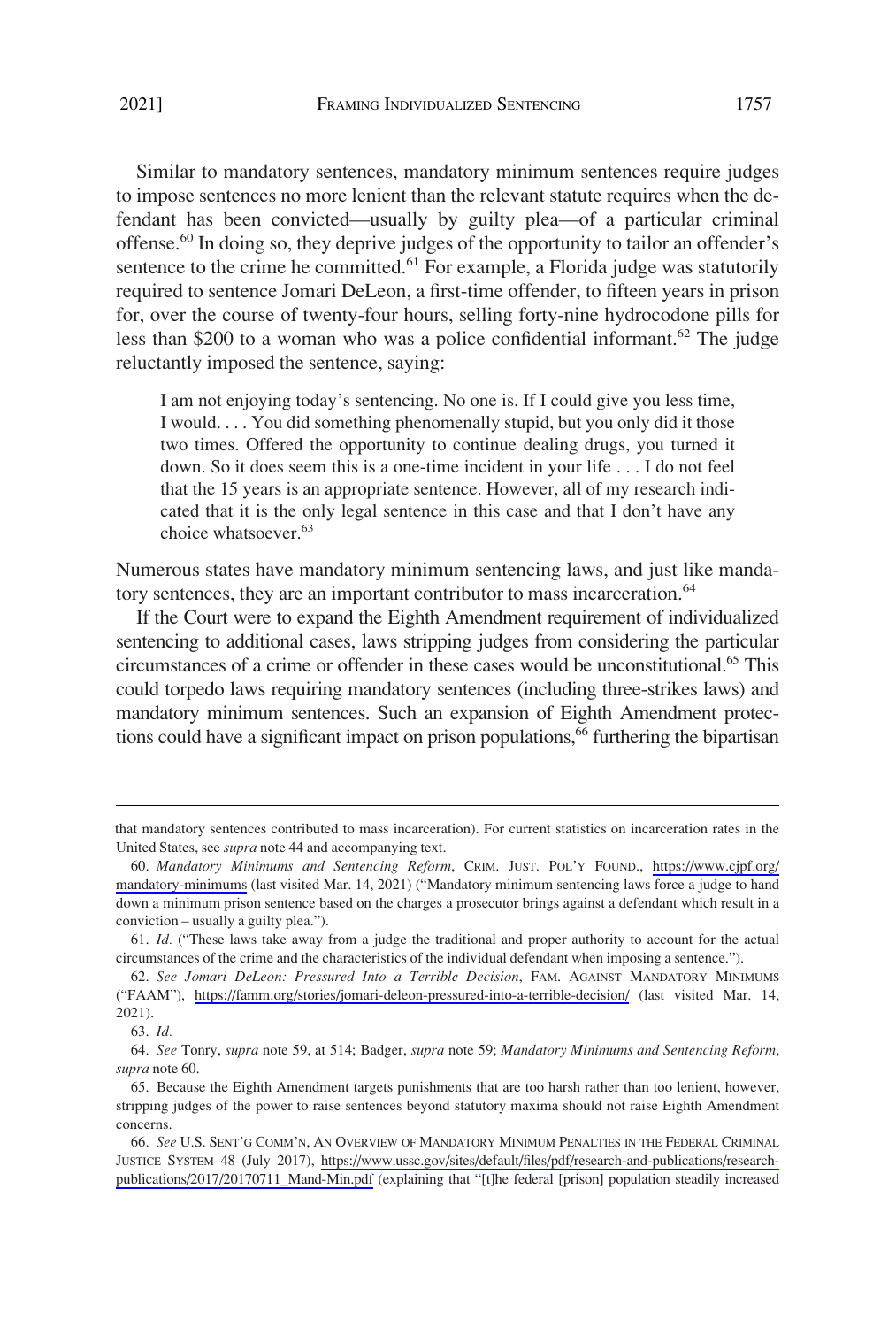goal of decarceration.<sup>67</sup>

Pushing individualization even further, judges could consider the actual conditions of punishment in determining proper sentences. Judges generally determine proper sentences based on notions of retribution, deterrence, incapacitation, and rehabilitation.<sup>68</sup> But the actual conditions of punishment—such as confinement vary depending on where the jurisdiction holds the offender. In *Brown v. Plata*, for example, the Supreme Court commented on the egregious conditions in California's prison system.<sup>69</sup> The prisons were significantly overcrowded, leading to numerous problems such as failure to provide sufficient medical care to inmates with mental illnesses. As the Court explained:

Because of a shortage of treatment beds, suicidal inmates may be held for prolonged periods in telephone-booth-sized cages without toilets. A psychiatric expert reported observing an inmate who had been held in such a cage for nearly 24 hours, standing in a pool of his own urine, unresponsive and nearly catatonic. Prison officials explained they had "no place to put him."<sup>70</sup>

In Texas, many prisons do not provide air conditioning for inmates, despite Texas's summer temperatures regularly reaching well beyond 100 degrees Fahrenheit.<sup>71</sup> Further, many prisons heavily rely on solitary confinement as a disciplinary measure despite studies establishing the severe negative impact the practice has on public health.<sup>72</sup> And, today, a novel coronavirus is spreading rapidly across U.S. prison populations, causing significantly higher infection and death rates in prisons than in the general population.<sup>73</sup> Perhaps judges should take into account such significant yet varying prison conditions—and other conditions of

67. For a discussion of recent bipartisan efforts, see *supra* notes 43–50 and accompanying text.

68. *See, e.g.*, 18 U.S.C. § 3553(a) (referencing these purposes of punishment).

69. *See generally* 563 U.S. 493 (2011) ("This case arises from serious constitutional violations in California's prison system.").

*See, e.g.*, Elena Blanco-Suarez, *The Effects of Solitary Confinement on the Brain*, PSYCH. TODAY (Feb. 27, 72. 2019), [https://www.psychologytoday.com/us/blog/brain-chemistry/201902/the-effects-solitary-confinement-the](https://www.psychologytoday.com/us/blog/brain-chemistry/201902/the-effects-solitary-confinement-the-brain)[brain](https://www.psychologytoday.com/us/blog/brain-chemistry/201902/the-effects-solitary-confinement-the-brain).

73. *See* Brendan Saloner, Kalind Parish, Julie A. Ward, Grace DiLaura & Sharon Dolovich, *COVID-19 Cases and Deaths in Federal and State Prisons*, 324 J. AM. MED. ASS'N 602, 602–03 (2020) ("The COVID-19 case rate for prisoners was 5.5 times higher than the US population case rate of 587 per 100,000. The crude COVID-19

<sup>. . .</sup> from 71,608 on December 31, 1991 to a high of 217,815 as of December 31, 2012" and that "[t]he steady increase through 2012 was the result of several factors, including the scope and use of mandatory minimum penalties"); Lauren-Brooke Eisen, *Mandatory Minimum Sentences — Time to End Counterproductive Policy*, BRENNAN CTR. FOR JUST. (June 9, 2015), [https://www.brennancenter.org/our-work/analysis-opinion/mandatory](https://www.brennancenter.org/our-work/analysis-opinion/mandatory-minimum-sentences-time-end-counterproductive-policy)[minimum-sentences-time-end-counterproductive-policy](https://www.brennancenter.org/our-work/analysis-opinion/mandatory-minimum-sentences-time-end-counterproductive-policy) ("One of the drivers of mass incarceration is mandatory minimum sentences.").

<sup>70.</sup> *Id.* at 503–04 (internal citations omitted).

*See* Jolie McCullough, *A Judge Told Texas to Put Some Inmates in Air Conditioning. Lawyers Say Prison*  71. *Officials Are Violating that Order.*, TEX. TRIB. (Sept. 5, 2019), [https://www.texastribune.org/2019/09/05/texas](https://www.texastribune.org/2019/09/05/texas-prison-air-conditioning-heat-contempt-motion/)[prison-air-conditioning-heat-contempt-motion/](https://www.texastribune.org/2019/09/05/texas-prison-air-conditioning-heat-contempt-motion/); Lauren McGaughy, *'It's Hell Living There': Texas Inmates Say They Are Battling COVID-19 in Prisons with No A/C*, DALL. MORNING NEWS (July 31, 2020), [https://www.](https://www.dallasnews.com/news/investigations/2020/07/31/the-heat-is-on-texas-inmates-say-they-are-battling-covid-19-in-prisons-with-no-ac/)  [dallasnews.com/news/investigations/2020/07/31/the-heat-is-on-texas-inmates-say-they-are-battling-covid-19](https://www.dallasnews.com/news/investigations/2020/07/31/the-heat-is-on-texas-inmates-say-they-are-battling-covid-19-in-prisons-with-no-ac/) [in-prisons-with-no-ac/](https://www.dallasnews.com/news/investigations/2020/07/31/the-heat-is-on-texas-inmates-say-they-are-battling-covid-19-in-prisons-with-no-ac/).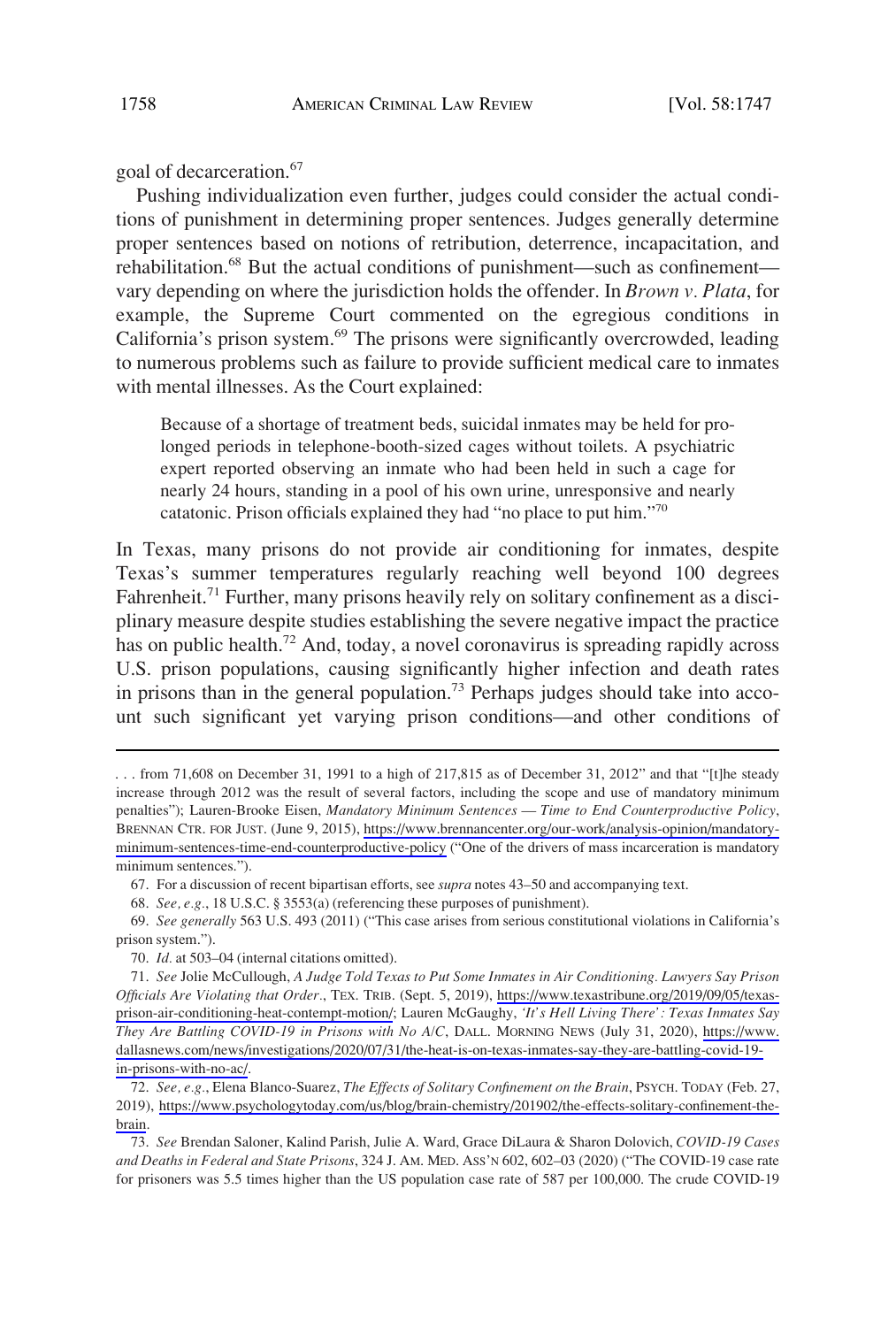<span id="page-12-0"></span>punishment—in determining the appropriate punishment in each case. These conditions are certainly relevant to the question of retribution, and they likely impact deterrence calculations as well as the effectiveness of rehabilitation. Moreover, if judges were to account for these factors in dispensing appropriate sentences, this would perhaps spur prison condition reforms. Requiring judges to consider these conditions when sentencing would push an Eighth Amendment individualization requirement further than it has been previously pushed, $74$  but it is one possibility for the future—perhaps the long-term future—of Eighth Amendment jurisprudence.

#### *B. The Equality Concern*

Increased focus on individualization in sentencing under the Eighth Amendment has the potential to provide a more progressive punishment landscape by invalidating mandatory sentences and mandatory minimum sentences, and by potentially humanizing prison conditions. But one historic concern about focusing on individualization in sentencing is that it is often at odds with the value of uniformity or equality—in sentencing.

A focus on the importance of equality is evident in today's political landscape. A deadly pandemic has killed more than 500,000 people in the United States,<sup>75</sup> and an outsized percentage of the deaths are people of color.<sup>76</sup> Fires have been blazing on the West Coast, further putting persons of color at risk.<sup>77</sup> And hundreds of thousands of people have been marching in the streets to protest police killings of

Pien Huang, *'A Loss To The Whole Society': U.S. COVID-19 Death Toll Reaches 500,000*, NPR (Feb. 22, 75. 2021), [https://www.npr.org/sections/health-shots/2021/02/22/969494791/a-loss-to-the-whole-society-u-s-covid-](https://www.npr.org/sections/health-shots/2021/02/22/969494791/a-loss-to-the-whole-society-u-s-covid-19-death-toll-reaches-500-000)[19-death-toll-reaches-500-000](https://www.npr.org/sections/health-shots/2021/02/22/969494791/a-loss-to-the-whole-society-u-s-covid-19-death-toll-reaches-500-000).

*See* CTRS. FOR DISEASE CONTROL, RISK FOR COVID-19 INFECTION, HOSPITALIZATION, AND DEATH BY 76. RACE/ETHNICITY (updated Feb. 18, 2021), [https://www.cdc.gov/coronavirus/2019-ncov/covid-data/investigations](https://www.cdc.gov/coronavirus/2019-ncov/covid-data/investigations-discovery/hospitalization-death-by-race-ethnicity.html)[discovery/hospitalization-death-by-race-ethnicity.html](https://www.cdc.gov/coronavirus/2019-ncov/covid-data/investigations-discovery/hospitalization-death-by-race-ethnicity.html) (stating that all racial groups other than Asian Americans are more than twice as likely as white Americans to die from the virus).

*See* April Ehrlich, *Wildfires Leave the Most Lasting Impacts on Minority Populations*, CTR. FOR HEALTH 77. JOURNALISM (Mar. 29, 2019), [https://www.centerforhealthjournalism.org/2019/03/13/wildfires-leave-most](https://www.centerforhealthjournalism.org/2019/03/13/wildfires-leave-most-lasting-impacts-minority-populations)[lasting-impacts-minority-populations](https://www.centerforhealthjournalism.org/2019/03/13/wildfires-leave-most-lasting-impacts-minority-populations) ("The fact that wildfires leave the most lasting impacts on vulnerable populations might seem obvious. . . . But most people aren't aware . . . of how wildfire disasters disproportionately affect people of color."); Marisa Peñaloza, 'It's A Bit Surreal': Oregon's Air Quality Suffers *As Fires Complicate COVID-19 Fight*, NPR (Sept. 14, 2020), [https://www.npr.org/2020/09/14/912701172/its-a](https://www.npr.org/2020/09/14/912701172/its-a-bit-surreal-oregon-fights-smoke-from-record-wildfires-during-a-pandemic)[bit-surreal-oregon-fights-smoke-from-record-wildfires-during-a-pandemic](https://www.npr.org/2020/09/14/912701172/its-a-bit-surreal-oregon-fights-smoke-from-record-wildfires-during-a-pandemic) (quoting a Portland, Oregon health

death rate in prisons was 39 deaths per 100,000 prisoners, which was higher than the US population rate of 29 deaths per 100,000.").

<sup>74.</sup> An Eighth Amendment individualization requirement could be pushed even further than this. Sentencers could start considering particular offenders' probable individual reactions to punishments. For example, someone who is quite privileged—such as Martha Stewart—might actually suffer more under certain prison conditions than someone less privileged—such as a homeless woman. Pushing individualization this far and considering these different reactions to punishment could very well have undesirable effects, however. For further discussion of such a subjective approach to punishment, see Adam J. Kolber, *The Subjective Experience of Punishment*, 109 COLUM. L. REV. 182, 187, 199–216 (2009) (explaining that, "when they are given equal prison terms, more sensitive offenders receive harsher punishments than less sensitive offenders and that it is a mistake to believe that both kinds of offenders receive punishments proportional to their desert").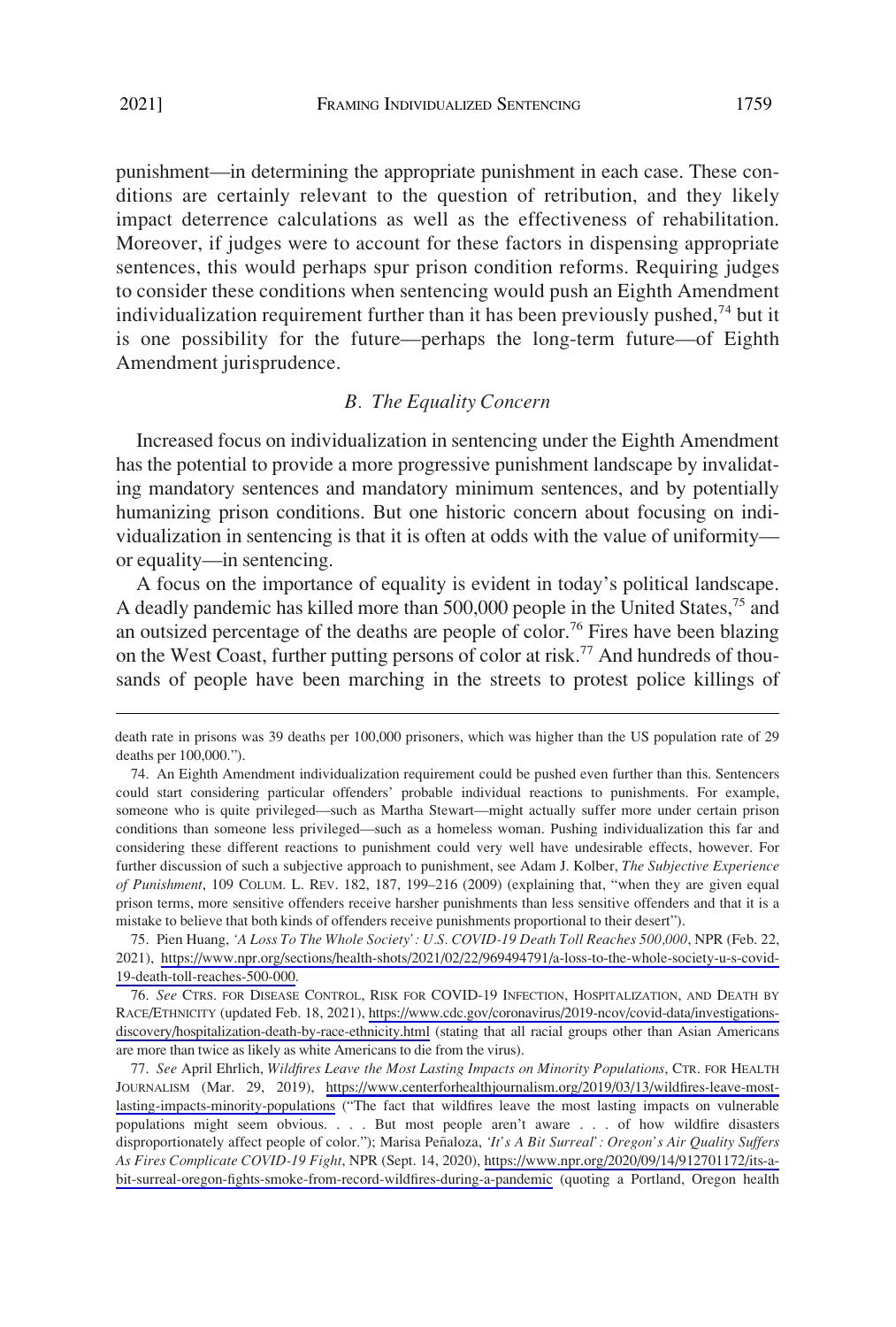Black men and women.<sup>78</sup> In this milieu, racial discrimination and, more broadly, bias are of significant concern. Recent polling shows that 76% of Americans consider racism a significant problem in the United States—a figure that is up by about 25% in five years.79 Further, about 65% of Americans support the recent Black Lives Matter protests in opposition to police shootings.<sup>80</sup> Intolerance for treating individuals differently because of factors like their skin color is at a fever pitch. From health care to policing, equality is important in all areas of life. And, of course, equality is important in criminal sentencing.

Concerns about such bias have been gradually shaping our criminal justice landscape for decades. The Federal Sentencing Guidelines, for example, were borne out of concerns that some defendants were being treated differently than similarly situated defendants.<sup>81</sup> In 1972, Judge Marvin Frankel related:

One story concerns a casual anecdote over cocktails in a rare conversation among judges touching the subject of sentencing. Judge X, to designate him in a lawyerlike way, told of a defendant for whom the judge, after reading the presentence report, had decided tentatively upon a sentence of four years' imprisonment. At the sentencing hearing in the courtroom, after hearing counsel, Judge X invited the defendant to exercise his right to address the court in his own behalf. The defendant took a sheaf of papers from his pocket and proceeded to read from them, excoriating the judge, the "kangaroo court" in which he'd been tried, and the legal establishment in general. Completing the story, Judge X said, "I listened without interrupting. Finally, when he said he was through, I simply gave the son of a bitch five years instead of four." None of the three judges listening to that (including me) tendered a whisper of dissent, let alone a scream of outrage. But think about it . . . a year in prison for speaking disrespectfully to a judge. $82$ 

officer who related that "it's the same people who are at higher risk of complications from wildfire smoke and from COVID. We know many of them in the Portland area are Black, Indigenous or people of color").

Larry Buchanan, Quoctrung Bui & Jugal K. Patel, *Black Lives Matter May Be the Largest Movement in*  78. *U.S. History*, N.Y. TIMES (July 3, 2020), [https://www.nytimes.com/interactive/2020/07/03/us/george-floyd](https://www.nytimes.com/interactive/2020/07/03/us/george-floyd-protests-crowd-size.html)[protests-crowd-size.html](https://www.nytimes.com/interactive/2020/07/03/us/george-floyd-protests-crowd-size.html).

<sup>79.</sup> MONMOUTH UNIV. POLL, NATIONAL: PROTESTORS' ANGER JUSTIFIED EVEN IF ACTIONS MAY NOT BE 6 (June 2, 2020), [https://www.monmouth.edu/polling-institute/documents/monmouthpoll\\_us\\_060220.pdf/](https://www.monmouth.edu/polling-institute/documents/monmouthpoll_us_060220.pdf/).

Steven Long & Justin McCarthy, *Two in Three Americans Support Racial Justice Protests*, GALLUP (July 80. 28, 2020),<https://news.gallup.com/poll/316106/two-three-americans-support-racial-justice-protests.aspx>.

<sup>81.</sup> *See* Cynthia Kwei Yung Lee, *Prosecutorial Discretion, Substantial Assistance, and the Federal Sentencing Guidelines*, 42 UCLA L. REV. 105, 107 (1994) ("The federal sentencing guidelines, which have been in effect since November 1987, were designed to promote certainty, uniformity, and proportionality in sentencing."); *see also* Meghan J. Ryan, *Proximate Retribution*, 48 HOUS. L. REV. 1049, 1086 (2012) [hereinafter Ryan, *Proximate Retribution*] (noting that "guidelines systems are generally touted as minimizing sentencing disparities among similarly situated offenders"); Meghan J. Ryan, *Secret Conviction Programs*, 77 WASH. & LEE L. REV. 269, 284 (2020) ("Aside from biases within the system, there is also the problem of other inequities, which is inherent in a system that generally relies on different decisionmakers in each case. This concern about lack of uniformity explains the rise of mandatory sentencing guidelines in this country (which were later found to be unconstitutional) and, to some extent, mandatory minimum sentences." (footnotes omitted)).

<sup>82.</sup> MARVIN E. FRANKEL, CRIMINAL SENTENCES: LAW WITHOUT ORDER 18 (1972).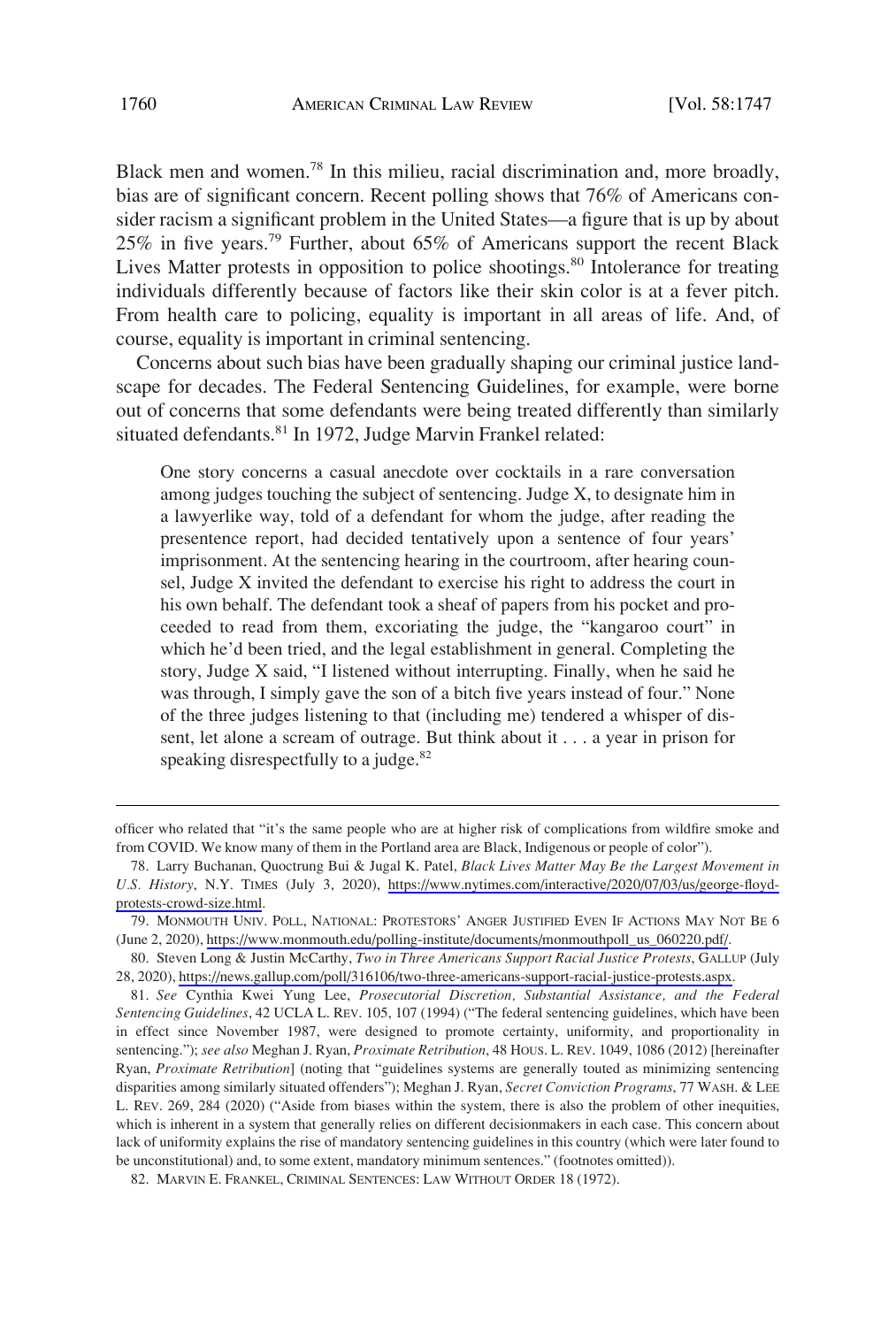Judge Frankel was one of the "catalyst[s]" behind the creation of the Federal Sentencing Guidelines, <sup>83</sup> so it is not surprising that his concern about uniformity in sentencing is the same concern that the Sentencing Commission laid out in the Guidelines. Indeed, even the first version of the Guidelines set forth the goal of "uniformity in sentencing by narrowing the wide disparity in sentences imposed by different federal courts for similar criminal conduct by similar offenders."<sup>84</sup>

Equality is, of course, also important under the Constitution. The Fourteenth Amendment provides that no state shall "deny to any person . . . the equal protection of the laws,"85 and this requirement extends to sentencing practices. The Supreme Court has even gone so far as to temporarily strike down the death penalty because of concerns that it was being arbitrarily imposed.<sup>86</sup> Although the Justices could not agree on the particular reasoning as to why the death penalty was, at least in those cases, unconstitutional, most of the Justices referenced concerns related to discrimination or how rarely the punishment was imposed. Justice Stewart, for example, suggested that being sentenced to death was akin to being struck by lightning.<sup>87</sup> Justice Douglas pointed out that death sentences are "disproportionately imposed and carried out on the poor, the Negro, and the members of unpopular groups."88 And Justice Marshall similarly noted his concern that the death penalty was being imposed in a discriminatory way.89 Post-*Furman*, however, there have not been many cases—at least under the Eighth Amendment striking down punishments because of inequality. In fact, in *McCleskey v. Kemp*, the Court upheld the death penalty despite a detailed study showing that Black men who had killed white victims were more likely to be sentenced to death than Black men who had killed Black victims.<sup>90</sup> Not only did the Court reject the Eighth Amendment argument in the case, but it also rejected the Equal Protection

<sup>83.</sup> Robert R. Miller, *Diminished Capacity-Expanded Discretion: Section 5k2.13 of the Federal Sentencing Guidelines and the Demise of the "Non-Violent Offense*,*"* 46 VILL. L. REV. 679, 682 n.21 (2001); Jenny E. Carroll, *The Jury's Second Coming*, 100 GEO. L.J. 657, 707 n.200 (2012) (noting that Frankel was "one of the architects of the Federal Sentencing Guidelines"); Ryan, *Proximate Retribution*, *supra* note 81, at 1070 n.105 ("Judge Frankel was a central figure in the fall of rehabilitation in the mid-1970s and the construction of the Federal Sentencing Guidelines.").

<sup>84.</sup> U.S. SENT'G GUIDELINES MANUAL § 1.A.3 (U.S. SENT'G COMM'N 1987).

<sup>85.</sup> U.S. CONST. amend. XIV.

<sup>86.</sup> *See* Furman v. Georgia, 408 U.S. 238, 239–40 (1972) (per curiam) ("The Court holds that the imposition and carrying out of the death penalty in these cases constitute cruel and unusual punishment in violation of the Eighth and Fourteenth Amendments.").

<sup>87.</sup> *Id.* at 309 (Stewart, J., concurring) ("These death sentences are cruel and unusual in the same way that being struck by lightning is cruel and unusual.").

<sup>88.</sup> *Id.* at 249–50 (Douglas, J., concurring) (quoting PRESIDENT'S COMM'N ON L. ENFORCEMENT & ADMIN. OF JUST., THE CHALLENGE OF CRIME IN A FREE SOCIETY 143 (1967)).

<sup>89.</sup> *See id.* at 365–66 (Marshall, J., concurring) ("It also is evident that the burden of capital punishment falls upon the poor, the ignorant, and the underprivileged members of society.").

<sup>90. 481</sup> U.S. 279, 287 (1987) ("[T]he Baldus study indicates that black defendants, such as McCleskey, who kill white victims have the greatest likelihood of receiving the death penalty.").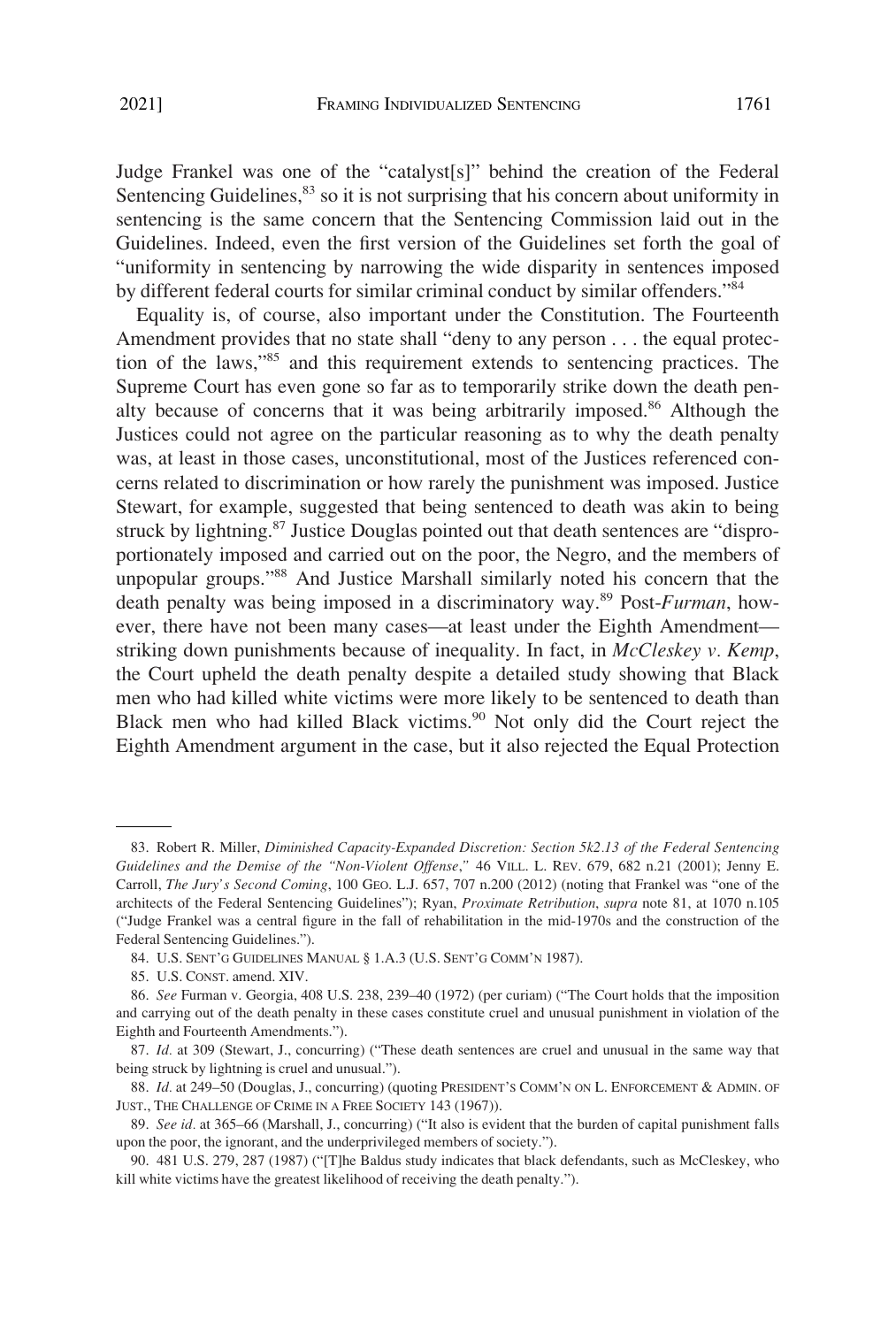argument.<sup>91</sup> Still, despite the lack of Supreme Court rulings in the area, equality, arbitrariness, or, perhaps more appropriately, "unusualness,"92 remains a sentencing concern under the Constitution.

Despite its importance, uniformity in sentencing has always been a value that must be balanced against individualization. The Federal Sentencing Guidelines, in addition to focusing on uniformity in sentencing, are aimed at achieving "proportionality in sentencing through a system that imposes appropriately different sentences for criminal conduct of different severity."93 And the same balancing is central to the Eighth Amendment, where Supreme Court Justices have emphasized the constitutional importance of avoiding arbitrariness in sentencing<sup>94</sup> and have also emphasized the necessity of considering each offender and offense individually.95 The tension between uniformity and individualization bubbles up both in legislation and in Eighth Amendment analyses.

Uniformity in sentencing is, of course, important, but individualization in sentencing is the more relevant concern under the Eighth Amendment.<sup>96</sup> Again, the Court has stressed the importance of individualized sentencing in its capital cases,<sup>97</sup> and it has also extended its constitutional concern for individualized sentencing to other circumstances, such as mandatory life-without-parole sentences as applied to juvenile offenders.<sup>98</sup> The equality concern, while important, has been accorded less of an Eighth Amendment focus.

The tension between uniformity and individualization does not mean that individualization may be based on race or other suspect classifications. Individualization simply means that facts matter in individual cases. When punishments are supposed to be proportionate to an offender's culpability under a theory of retribution, it matters whether that offender is intellectually disabled or whether he is a juvenile. It might also matter whether the offender had an abusive childhood, lacked sufficient education, or had numerous prior convictions. At the same time, these factors might be relevant to other purposes of punishment, such as deterrence. Indeed, the Supreme Court has explained that intellectually disabled and juvenile offenders are less deterrable.<sup>99</sup> Again, facts matter in determining the constitutionally appropriate sentence in a case.

<sup>91.</sup> *See id.* at 291–99 (examining and "reject[ing] McCleskey's equal protection claims" because of a lack of purposeful discrimination by state actors in his particular case).

<sup>92.</sup> *See* U.S. CONST. amend. VIII.

<sup>93.</sup> U.S. SENT'G GUIDELINES MANUAL § 1.A.3 (U.S. SENT'G COMM'N 1987).

<sup>94.</sup> *See supra* notes 86–89 and accompanying text.

<sup>95.</sup> *See* Woodson v. North Carolina, 428 U.S. 280, 304–05 (1976) (plurality opinion).

<sup>96.</sup> *See supra* Part I.

<sup>97.</sup> *See, e.g.*, *Woodson*, 428 U.S. at 305 (striking down mandatorily imposed capital punishment); *supra* Part I.

<sup>98.</sup> *See* Miller v. Alabama, 567 U.S. 460, 465 (2012) ("We therefore hold that mandatory life without parole for those under the age of 18 at the time of their crimes violates the Eighth Amendment's prohibition on 'cruel and unusual punishments.'"); *supra* Part I.

<sup>99.</sup> *See* Roper v. Simmons, 543 U.S. 551, 571 (2005) ("[T]he absence of evidence of deterrent effect is of special concern because the same characteristics that render juveniles less culpable than adults suggest as well that juveniles will be less susceptible to deterrence."); Atkins v. Virginia, 536 U.S. 304, 319–20 (2002)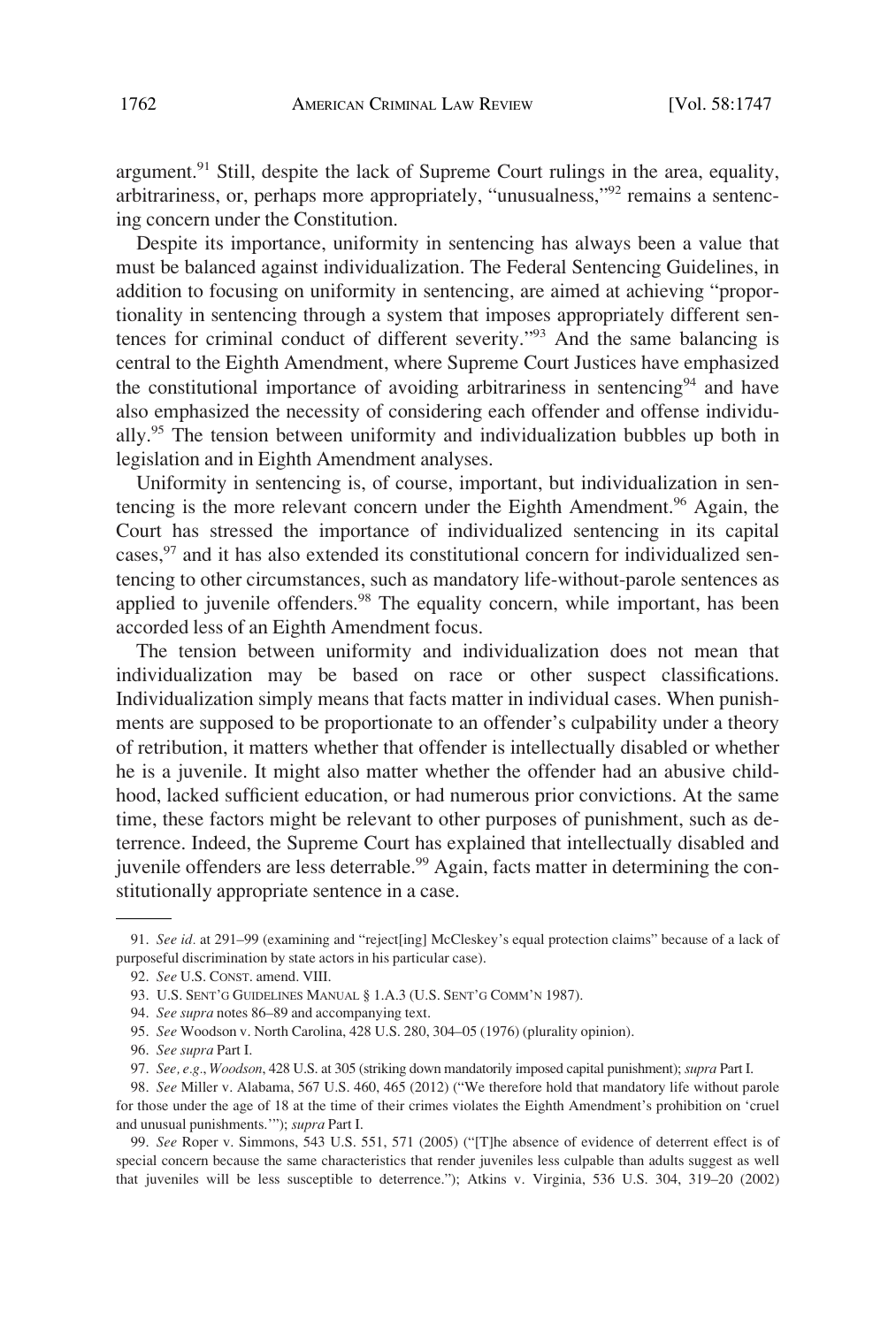Still, there remains the risk that greater focus on individualization in sentencing could result in outcomes unpalatable to progressives. For example, in *Roper v. Simmons*—where the Court found that it was unconstitutional to execute juvenile offenders100—Justice O'Connor pointed out in dissent that, while "[a]dolescents *as a class* are undoubtedly less mature, and therefore less culpable for their misconduct, than adults," the Court had not offered any "evidence impeaching the seemingly reasonable conclusion reached by many state legislatures: that at least *some*  17-year-old murderers are sufficiently mature to deserve the death penalty in an appropriate case."101 In cases already decided, though, it seems unlikely that the Court will upend the already existing Eighth Amendment categorical rules about unconstitutional punishments.<sup>102</sup> The Eighth Amendment is generally considered a "one-way ratchet,"<sup>103</sup> meaning that once a punishment reaches the status of unconstitutionality under the Eighth Amendment, there is no going back on that determination.<sup>104</sup> Moreover, perhaps the most referenced statement on Eighth Amendment jurisprudence is that "[t]he Amendment must draw its meaning from the evolving standards of decency that mark the progress of a maturing society."105 This, too, suggests the difficulty of overturning categorical rules like the one in *Roper*. Still, today's current political climate has produced results never seen before, like the Senate refusing to vote on a duly nominated Supreme Court Justice in 2016.<sup>106</sup> Moreover, the Supreme Court is dominated by conservative Justices, with six out

<sup>(&</sup>quot;Exempting the mentally retarded from that punishment will not affect the 'cold calculus that precedes the decision' of other potential murderers. Indeed, that sort of calculus is at the opposite end of the spectrum from behavior of mentally retarded offenders.").

<sup>100.</sup> *See* 543 U.S. 551.

<sup>101.</sup> *Id.* at 588 (O'Connor, J., dissenting).

*See generally* Meghan J. Ryan, *Does Stare Decisis Apply in the Eighth Amendment Death Penalty*  102. *Context?*, 85 N.C. L. REV. 847, 850–53 (2007) (discussing the binding nature of precedent through the doctrine of stare decisis). *But cf.* Evan Semones & Matthew Choi, *What You Need to Know About Amy Coney Barrett*, POLITICO (Sept. 19, 2020, 3:58 PM), [https://www.politico.com/news/2020/09/19/amy-coney-barrett-what-you](https://www.politico.com/news/2020/09/19/amy-coney-barrett-what-you-need-to-know-418378)[need-to-know-418378](https://www.politico.com/news/2020/09/19/amy-coney-barrett-what-you-need-to-know-418378) ("Barrett has stated that 'life begins at conception,' . . . . She also said that justices should not be strictly bound by Supreme Court precedents, a deference known as stare decisis, leaving open the possibility that she could vote to overturn Roe v. Wade if seated on the court.").

<sup>103.</sup> Ryan, *supra* note 102, at 870; *see also* Transcript of Oral Argument at 10, Atkins v. Virginia, 536 U.S. 304 (2002) (No. 00-8452), [https://www.supremecourt.gov/oral\\_arguments/argument\\_transcripts/2001/00-8452.](https://www.supremecourt.gov/oral_arguments/argument_transcripts/2001/00-8452.pdf)  [pdf.](https://www.supremecourt.gov/oral_arguments/argument_transcripts/2001/00-8452.pdf)

<sup>104.</sup> There is some disagreement, though, as to whether an unconstitutional status under the Eighth Amendment can be reached by current sentencing conditions—e.g., the rarity of the practice—or only by a Supreme Court declaration of unconstitutionality. This author has had opportunity to reflect on this tension when responding to comments on one of her articles. *See* Orin Kerr, Comment to *Turning Back to Electrocution— Reversing the Eighth Amendment Ratchet?*, CONCURRING OPINIONS (May 25, 2014), [https://webarchive.loc.gov/](https://webarchive.loc.gov/all/20140608085442/http://www.concurringopinions.com/archives/2014/05/turning-back-to-electrocution-reversing-the-eighth-amendment-ratchet.html) [all/20140608085442/http://www.concurringopinions.com/archives/2014/05/turning-back-to-electrocution-reversing](https://webarchive.loc.gov/all/20140608085442/http://www.concurringopinions.com/archives/2014/05/turning-back-to-electrocution-reversing-the-eighth-amendment-ratchet.html)[the-eighth-amendment-ratchet.html](https://webarchive.loc.gov/all/20140608085442/http://www.concurringopinions.com/archives/2014/05/turning-back-to-electrocution-reversing-the-eighth-amendment-ratchet.html).

<sup>105.</sup> Trop v. Dulles, 356 U.S. 86, 101 (1958) (plurality opinion); *see* Kennedy v. Louisiana, 554 U.S. 407, 446 (2008) (quoting *Trop*'s statement of this "established proposition").

*See* Mark Walsh, *Senate Hold on Merrick Garland Nomination Is Unprecedented, Almost*, ABA J. (May 106. 1, 2016), [https://www.abajournal.com/magazine/article/senate\\_hold\\_on\\_merrick\\_garland\\_nomination\\_is\\_](https://www.abajournal.com/magazine/article/senate_hold_on_merrick_garland_nomination_is_unprecedented_almost) [unprecedented\\_almost](https://www.abajournal.com/magazine/article/senate_hold_on_merrick_garland_nomination_is_unprecedented_almost).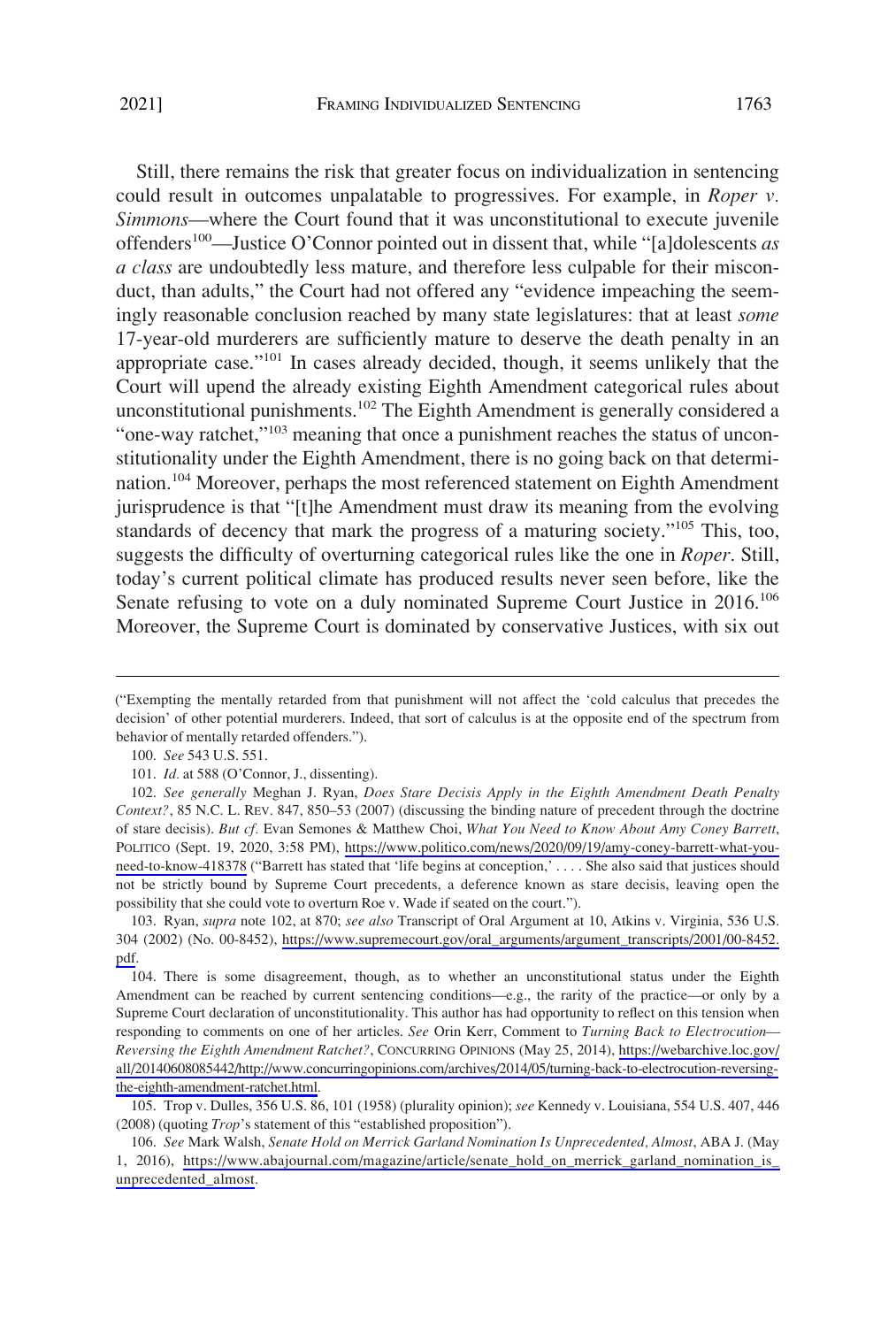<span id="page-17-0"></span>of nine Justices nominated by Republican presidents (and three of those Justices nominated by President Trump).<sup>107</sup> Accordingly, there is certainly a possibility that the Court will overturn existing Eighth Amendment law despite the notion of progressive punishment embedded firmly in the Court's Eighth Amendment jurisprudence.108 However, it seems that an increased emphasis on individualization in sentencing under the Eighth Amendment would overall shift punishment in a more humane direction.

## *C. An Aspect of Dignity*

The Court is moving in a more conservative direction, but individualization in sentencing is a constitutional value that may have broad support. Eighth Amendment individualization is actually part of a larger concept—one that, at least theoretically, should appeal to religious conservatives. This overarching concept is dignity.<sup>109</sup> Over and over again, the Supreme Court's Eighth Amendment cases have focused on the constitutional importance of offender dignity. In the landmark 1958 case of *Trop v. Dulles*, a plurality of the Court explained that "[t]he basic concept underlying the Eighth Amendment is nothing less than the dignity of man."110 Over the past sixty years, the Court has continued to explain that offender dignity is the backdrop of the Eighth Amendment's prohibition on cruel and unusual punishments. In cases as varied as *Atkins v. Virginia* (striking down the execution of intellectually disabled persons),<sup>111</sup> *Hope v. Pelzer* (determining that handcuffing a prisoner to a hitching post under extreme conditions is an Eighth Amendment violation),112 and *Kennedy v. Louisiana* (striking down the death penalty for the crime of child rape),  $^{113}$  the Court has explained that it is constitutionally important to preserve human dignity in sentencing. $114$ 

<sup>107.</sup> *See Current Members*, *supra* note 34.

<sup>108.</sup> Similarly, there is a risk that a conservative Court—and one more focused on originalism and perhaps with less respect for precedent—will completely disregard the dignity foundation of the Eighth Amendment. In fact, even before the confirmation of Justice Barrett, the Court had taken somewhat of an originalist turn in certain Eighth Amendment cases. *See, e.g.*, Bucklew v. Precythe, 139 S. Ct. 1112, 1122 (2019) ("The Constitution allows capital punishment. In fact, death was the standard penalty for all serious crimes at the time of the founding. Nor did the later addition of the Eighth Amendment outlaw the practice." (citations and internal quotations omitted)).

<sup>109.</sup> *See generally* Ryan, *supra* note 32 (finding that "Eighth Amendment dignity means the individuality of an offender must be respected and punishment of an offender cannot be used simply to achieve some other end, even if it is societally beneficial").

<sup>110. 356</sup> U.S. at 100.

<sup>111. 536</sup> U.S. 304, 321 (2002).

<sup>112. 536</sup> U.S. 730, 737 (2002).

<sup>113. 554</sup> U.S. 407, 413 (2008).

<sup>114.</sup> *See id.* at 420 ("Evolving standards of decency must embrace and express respect for the dignity of the person, and the punishment of criminals must conform to that rule."); *Atkins*, 536 U.S. at 311 ("The basic concept underlying the Eighth Amendment is nothing less than the dignity of man. . . ." (quoting *Trop*, 356 U.S. at 100)); *Hope*, 536 U.S. at 738 ("The use of the hitching post under these circumstances violated the 'basic concept underlying the Eighth Amendment, which is nothing less than the dignity of man.'" (internal alterations omitted) (quoting *Trop*, 356 U.S. at 100)); Ryan, *supra* note 32, at 2141 ("Since 1958, the Supreme Court has emphasized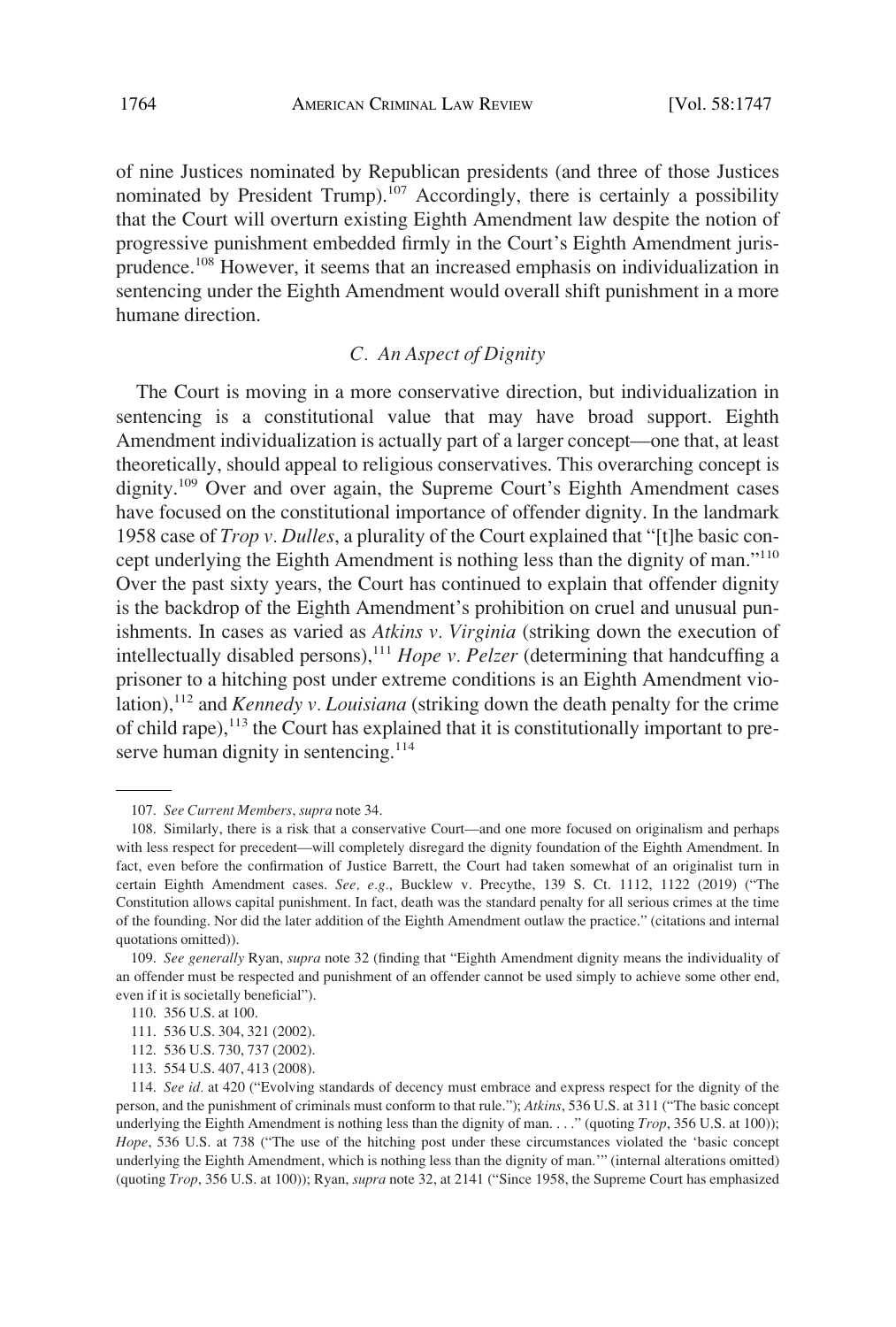but, at a minimum, the concept seems to require the "non-instrumentalization of human beings"; $^{115}$  it requires viewing offenders as individual people.<sup>116</sup> Respecting human dignity in this way includes at least two components.<sup>117</sup> First, it requires proportionality in sentencing.118 A defendant should not receive a punishment greater than he deserves.<sup>119</sup> Second, dignity requires that the punishment be humane.<sup>120</sup> Although the worst offenders may ordinarily be punished more harshly than milder offenders, even the worst of the worst offenders must be punished within the bounds of civilized society.<sup>121</sup> Some "punishments are simply too horrendous to impose on any offender."122 Both of these facets of dignity—proportionality and humaneness<sup>123</sup>—focus on the individual. They refer to tailoring a punishment to a particular offender's desert<sup>124</sup> and ensuring that the punishment, because it is being imposed on a *human being*, does not go beyond the bounds of decency.

The proportionality component of dignity suggests that individualized sentencing is key. Proportionality is ordinarily thought of in terms of retribution—how much punishment an offender deserves for his crime.<sup>125</sup> Of course, desert is notoriously difficult to assess. Even if people were to agree about which crimes are worse than others—for example, that murder is a worse crime than robbery<sup>126</sup>—it is difficult to find consensus about what exact punishment any offender deserves.<sup>127</sup> This question is made even more difficult if one looks beyond the seriousness of the

120. *Id.* at 2146.

124. Proportionality is also sometimes thought of in terms of other purposes of punishment, such as deterrence. *See* Richard S. Frase, *Excessive Prison Sentences, Punishment Goals, and the Eighth Amendment: "Proportionality" Relative to What?*, 89 MINN. L. REV. 571, 575, 592 (2005).

125. *See id.* at 575 ("Anglo-American courts and scholars have usually (but as will be shown, not universally) applied the concept of proportionality only when discussing retributive sentencing principles."); Ryan, *supra*  note 32, at 2145 n.103 ("This proportionality is most often thought of in terms of retribution.").

126. This is known as "ordinal ranking." *See* Ryan, *Proximate Retribution*, *supra* note 81, at 1064 (noting that "ordinal ranking" refers to the "relative . . . ranking of standard criminal offenses").

127. Such "cardinal ranking" of offenses is notoriously difficult. *See id.* ("[T]here seems to be little agreement as to the cardinal ranking—or the weighted sequencing—of [standard criminal] offenses.").

that the Eighth Amendment's prohibition on cruel and unusual punishments is focused on preserving the dignity of man.").

<sup>115.</sup> Ryan, *supra* note 32, at 2140.

<sup>116.</sup> *See id.* at 2144 ("Like the core of most definitions of dignity in other areas, the Court's explicit use of dignity in these cases highlights the importance of viewing individuals as ends rather than merely as means. In doing this, the Court emphasizes the importance of the offender as an individual human being.").

<sup>117.</sup> *See id.* at 2144–45. For a full explication of dignity under the Eighth Amendment, see generally *id.* 

<sup>118.</sup> *Id.* at 2145.

<sup>119.</sup> *Id.* at 2144.

<sup>121.</sup> *Id.* 

<sup>122.</sup> *Id.* 

<sup>123.</sup> In prior work, I have used the term "humanness" to describe this second facet of the Eighth Amendment dignity requirement. *Id.* ("The second facet of the Court's focus on individualism is humanness—recognizing that the offender is a *human being* and that certain punishments, like torture, are therefore prohibited no matter what crime the offender committed.").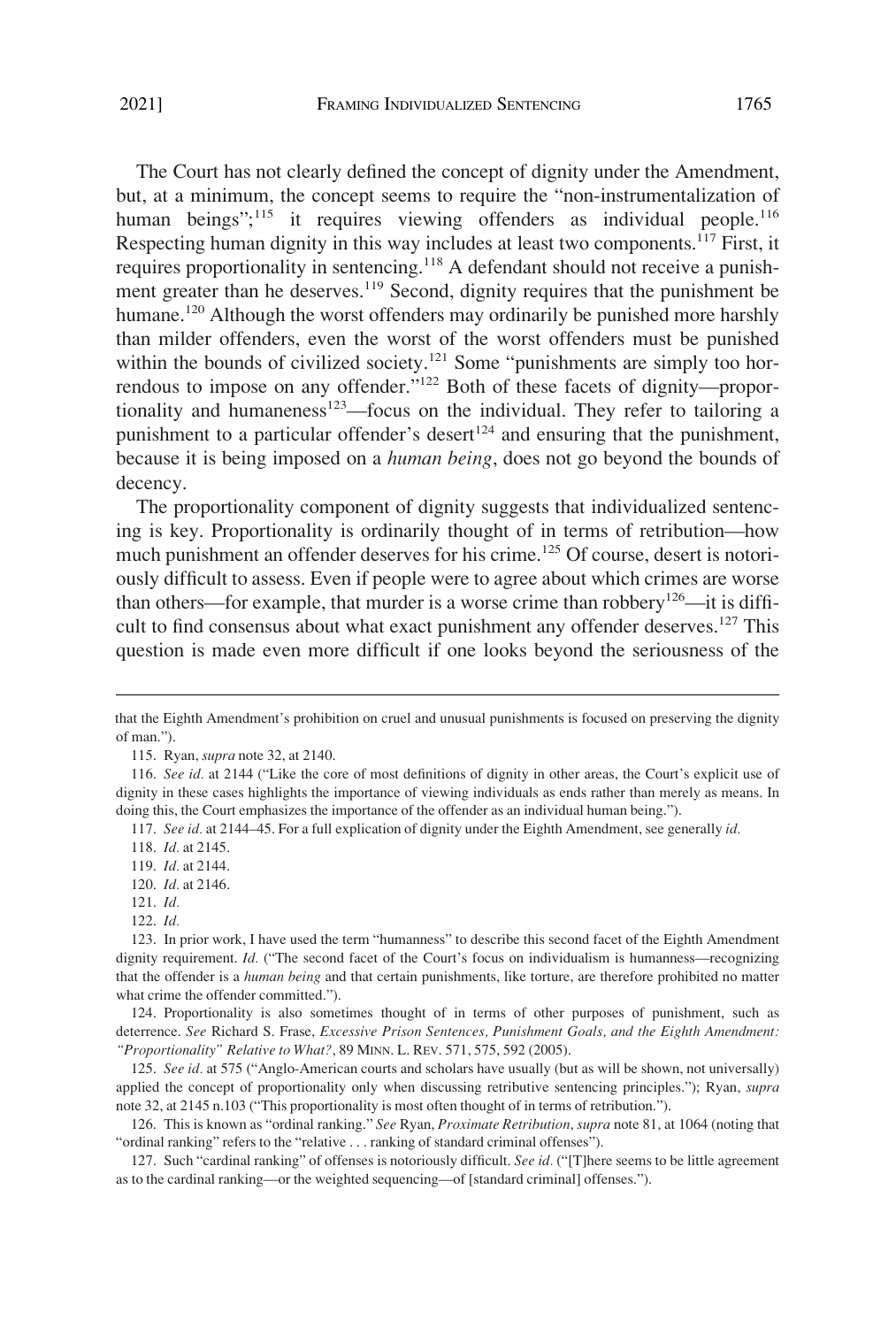offense and also considers the conditions under which the crime was committed, the relevant motive for committing the crime, the offender's background, and the like. In some cases, the Court has addressed this difficult question of desert by looking at whether the punishment was imposed for any reason other than desert.<sup>128</sup> In the prison conditions context, for example, the Court's standard test examines the correction officer's motive for his actions, assessing whether the punishment imposed constituted a "gratuitous infliction of 'wanton and unnecessary' pain"129 or whether the officer acted with "deliberate indifference to serious medical needs."130 Still, a perfectly proportionate sentence remains difficult to assess, and it is nearly impossible to ensure proportionality when the sentence is mandatorily imposed or when a judge is forced to apply a mandatory minimum sentencing statute. Such mandatory punishments are antithetical to the proportionality goal that is undergirded by the Eighth Amendment's dignity demand.

Current sentencing practices also seem at odds with the Eighth Amendment requirement of humaneness in sentencing. This clash is especially apparent when examining current prison conditions. Today's prison conditions are, in many cases, appalling. The proliferating coronavirus, which has made prisons significant hotspots for the virus; $^{131}$  the lack of air conditioning, causing sweltering conditions in Texas prisons;132 the use of solitary confinement, which neurobiologists have likened to "torture, with serious consequences for neurological health"<sup>133</sup>—all of these conditions are relatively common and have seemingly been normalized. But if one thinks of them in terms of respecting human dignity—a value required by the Eighth Amendment—they remain very much in question. Humaneness in sentencing requires something more.

Although the Court has not expounded on the exact meaning of dignity, again, the concept is central to Eighth Amendment doctrine.134 And dignity has wide appeal. The concept of dignity has deep roots, and it gained significant popularity after World War II.135 When United Nations Member States came together after the War to discuss the Universal Declaration of Human Rights, there was

<sup>128.</sup> More precisely, courts examine whether conditions of punishment were imposed for reasons other than "punishment," where the punishment could be grounded in retribution, deterrence, incapacitation, rehabilitation, or other punishment goals.

<sup>129.</sup> Hope v. Pelzer, 536 U.S. 730, 738 (2002).

<sup>130.</sup> Estelle v. Gamble, 429 U.S. 97, 104 (1976).

*See* Madeleine Carlisle and Josiah Bates, *With Over 275,000 Infections and 1,700 Deaths, COVID-19 Has*  131. *Devastated the U.S. Prison and Jail Population*, TIME (Dec. 28, 2020), [https://time.com/5924211/coronavirus](https://time.com/5924211/coronavirus-outbreaks-prisons-jails-vaccines/)[outbreaks-prisons-jails-vaccines/](https://time.com/5924211/coronavirus-outbreaks-prisons-jails-vaccines/) (noting that "experts and epidemiologists predicted that incarcerated people would be particularly vulnerable . . . [a]nd many of the worst projections have since come true").

<sup>132.</sup> *See* McCullough, *supra* note 71; McGaughy, *supra* note 71.

<sup>133.</sup> Blanco-Suarez, *supra* note 72.

<sup>134.</sup> *See supra* notes 109–14 and accompanying text.

<sup>135.</sup> Ryan, *supra* note 32, at 2135–36 ("Although dignity has long been a matter of philosophical discussion, reliance on dignity in law, philosophy, and politics has become increasingly popular in the wake of World War II.").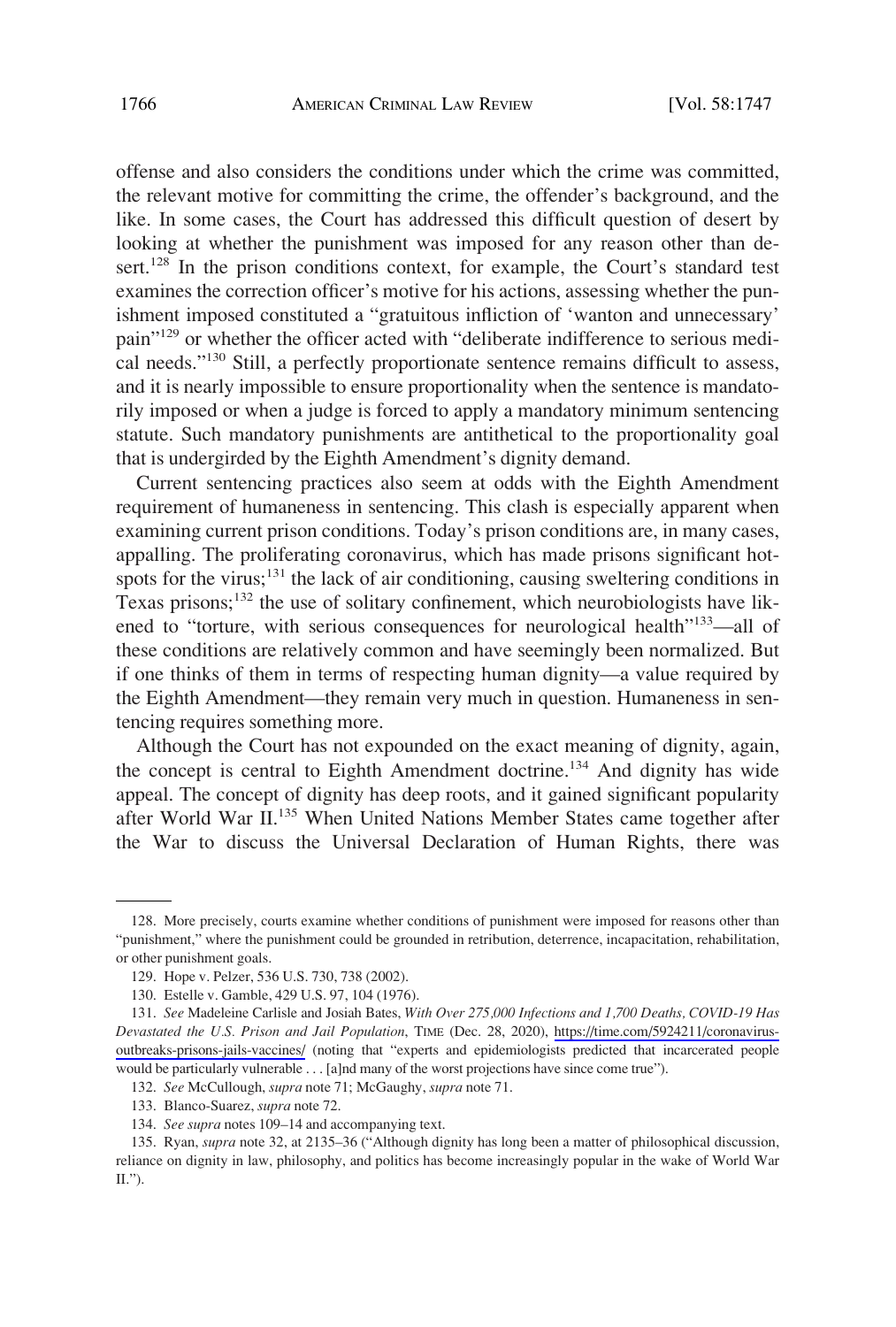disagreement as to what exactly the basis for the Declaration should be.<sup>136</sup> As Professor Martha Nussbaum has explained, "[t]he framers . . . were conscious of their profound religious and philosophical differences."137 Yet, they were able to agree on the broad concept of dignity to ground the agreement.<sup>138</sup>

Today, dignity may be a meeting ground for a spectrum of ideologies as well. On the political left, dignity under the Eighth Amendment can translate into more progressive punishment practices, such as limiting extremely long sentences and improving conditions of confinement.<sup>139</sup> On the political right, Eighth Amendment dignity could potentially have appeal because of its religious roots.<sup>140</sup> According to Christian thought, people are created in the Image of God and therefore must be accorded human dignity. $141$  Pursuant to this view, humans are special and thus deserve special treatment. Pope Francis recently emphasized in his encyclical letter *Fratelli Tutti* that "[a]ll Christians and people of good will" should not only recognize human dignity, but they should actively "work . . . for the abolition of the death penalty, legal or illegal, in all its forms, [and] also . . . work for the improvement of prison conditions, out of respect for the human dignity of persons deprived of their freedom."142 At the same time, certain deeply held religious views—such as believing in an angry God who punishes people for sinning—are often associated with harsher views on punishment.<sup>143</sup> Religious persons are not monolithic in

141. Ryan, *supra* note 32, at 2135 ("This understanding of dignity grew with time, and this understanding of a human being's specialness was often tied to humans being created in the image of God.").

142. Pope Francis, *Encyclical Letter Fratelli Tutti of the Holy Father Francis on Fraternity and Holy Friendship*, VATICAN NEWS (Oct. 3, 2020), [http://www.vatican.va/content/francesco/en/encyclicals/documents/](http://www.vatican.va/content/francesco/en/encyclicals/documents/papa-francesco_20201003_enciclica-fratelli-tutti.html)  [papa-francesco\\_20201003\\_enciclica-fratelli-tutti.html](http://www.vatican.va/content/francesco/en/encyclicals/documents/papa-francesco_20201003_enciclica-fratelli-tutti.html).

143. *See* Christopher D. Bader, Scott A. Desmond, F. Carson Mencken & Byron R. Johnson, *Divine Justice: The Relationship Between Images of God and Attitudes Toward Criminal Justice*, 35 CRIM. JUST. REV. 90, 101 (2010) ("We find that judgmental and angry images of God are very consistent predictors of the desire to treat criminals more harshly . . . ."); Christopher Slobogin, *How Changes in American Culture Triggered Hyper-Incarceration: Variations on the Tazian View*, 58 HOW. L.J. 305, 324–25 (2015) (suggesting that "many

<sup>136.</sup> *See* Martha Nussbaum, *Human Dignity and Political Entitlements*, *in* HUMAN DIGNITY AND BIOETHICS: ESSAYS COMMISSIONED BY THE PRESIDENT'S COUNCIL ON BIOETHICS 360 (2008).

<sup>137.</sup> *Id.* 

<sup>138.</sup> *See id.* 

<sup>139.</sup> *See supra* Part II.

*See* Thomas B. Edsall, *In God We Divide*, N.Y. TIMES (Mar. 25, 2020), [https://www.nytimes.com/2020/](https://www.nytimes.com/2020/03/25/opinion/religion-democrats-republicans.html) 140. [03/25/opinion/religion-democrats-republicans.html](https://www.nytimes.com/2020/03/25/opinion/religion-democrats-republicans.html) (stating that, "[t]he more religiously engaged a white voter is, the more likely he or she will be a Republican" but also explaining that "it's not that simple"—"[t]he deeper you go, the more complex it gets"); PEW RSCH. CTR., IMPORTANCE OF RELIGION IN ONE'S LIFE AMONG REPUBLICANS AND REPUBLICAN LEANERS, [https://www.pewforum.org/religious-landscape-study/importance-of](https://www.pewforum.org/religious-landscape-study/importance-of-religion-in-ones-life/among/party-affiliation/republican-lean-rep/)[religion-in-ones-life/among/party-affiliation/republican-lean-rep/](https://www.pewforum.org/religious-landscape-study/importance-of-religion-in-ones-life/among/party-affiliation/republican-lean-rep/) (last visited Mar. 14, 2021) (exhibiting the significance of religion to Republican voters). Certainly, the political right is not entirely composed of persons motivated by religion. A large swath of conservatives consider religion important to them, though, including in their determinations of right and wrong. *See* PEW RSCH. CTR., *supra*. In particular, white evangelical voters have become an important cohort of the Republican Party. *See* Jason Husser, *Why Trump Is Reliant on White Evangelicals*, BROOKINGS (Apr. 6, 2020), [https://www.brookings.edu/blog/fixgov/2020/04/06/why-trump-is](https://www.brookings.edu/blog/fixgov/2020/04/06/why-trump-is-reliant-on-white-evangelicals/)[reliant-on-white-evangelicals/](https://www.brookings.edu/blog/fixgov/2020/04/06/why-trump-is-reliant-on-white-evangelicals/) ("As demographics in the United States continue to shift, election analysts must understand the scale of evangelicals' role in the Republican coalition, especially in swing states. . . . [T]his electoral group is essential for any Republican coalition during the 2020 race to the White House.").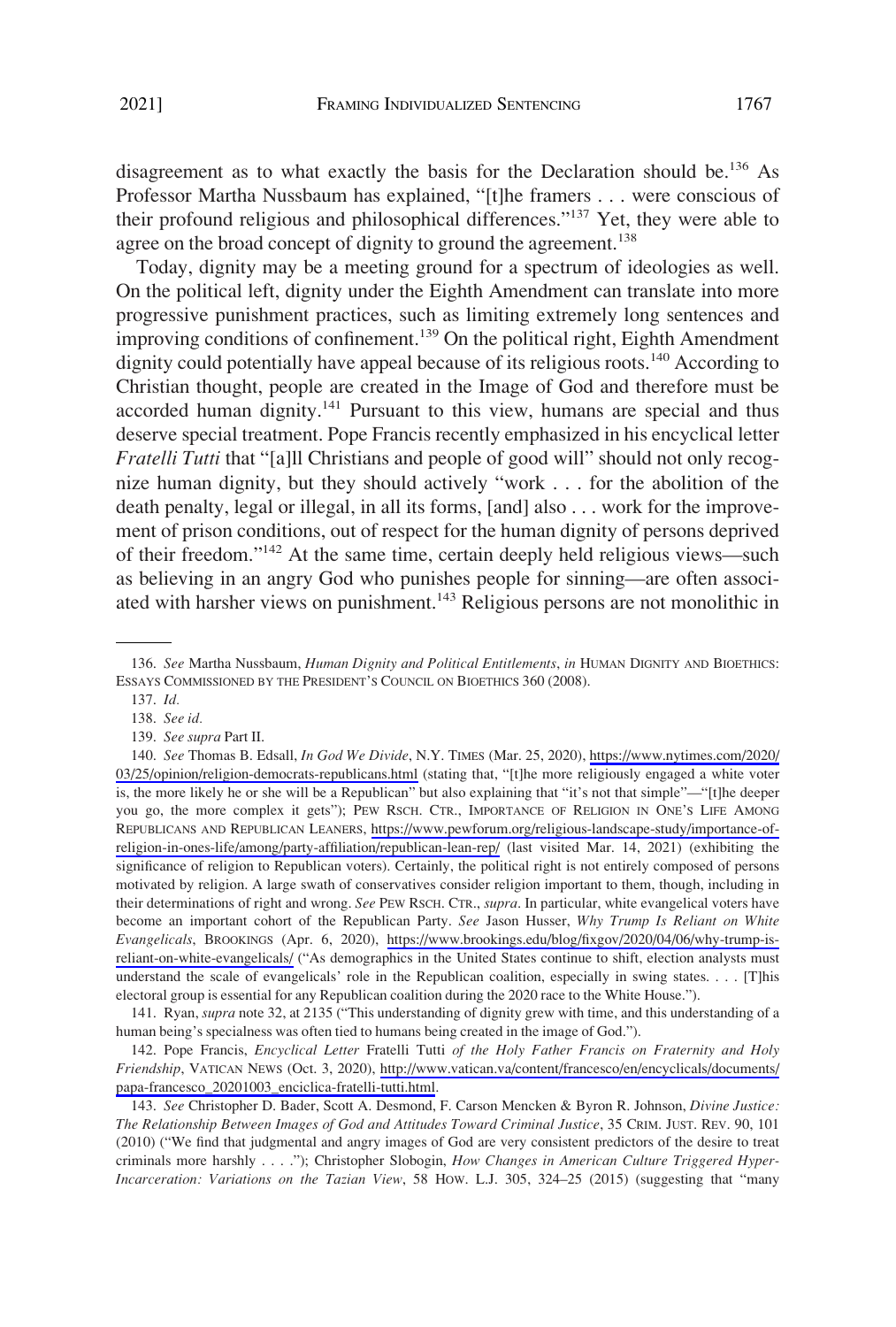<span id="page-21-0"></span>their beliefs, however, or in how those beliefs affect their views on punishment.<sup>144</sup> Considering the important place that human dignity holds in Christian faiths and the importance of religion—especially Christianity—to conservative politics,<sup>145</sup> emphasizing the importance of dignity in punishment might very well bolster the appeal of mandating individualized sentencing under the Eighth Amendment.<sup>146</sup>

#### *D. Religion, Reform, and Rehabilitation*

The notion of reform—perhaps more commonly thought of as rehabilita- $\frac{147}{2}$ –should appeal to the religious right in the same way that dignity does. Rehabilitation has religious roots.<sup>148</sup> Various Bible verses extol repentance and rehabilitation,<sup>149</sup> and early notions of rehabilitation (more accurately referred to as "reform") focused on transforming a defendant's character through religious teachings, reflection, prayer, and hard labor.<sup>150</sup> Later, a "medical model" of rehabilitation developed, and prison officials sought to introduce various rehabilitation

147. *See* Meghan J. Ryan, *Death and Rehabilitation*, 46 U.C. DAVIS L. REV. 1231, 1262 (2013) ("Ordinarily, courts and scholars do not carefully identify what they mean by 'rehabilitation' and neglect to tease out the differences between definitions focusing on character reform and societal reintegration.").

148. *See* FRANCIS A. ALLEN, THE DECLINE OF THE REHABILITATIVE IDEAL: PENAL POLICY & SOCIAL PURPOSE 4 (1981) ("The roots of the rehabilitative ideal lie deep in Western society. In the Old Testament emphasis on the correctional potential of punishment is explicit."); Meghan J. Ryan, *Science and the New Rehabilitation*, 3 VA. J. CRIM. L. 261, 269 (2015).

149. *See* ALLEN, *supra* note 148, at 4; Ryan, *supra* note 148, at 269 & n.16 ("The Bible recommends punishing children for the purpose of rehabilitating them . . . .").

150. *See* Justin Brooks, *Addressing Recidivism: Legal Education in Correctional Settings*, 44 RUTGERS L. REV. 699, 710 (1992) ("A penal theory ultimately developed which envisioned a correctional system functioning as one of punishment and custody combined with education, labor, and contemplation."); Ryan, *supra* note 148, at 272–73 ("To achieve this reformation, prison administrators required inmates to undergo religious instruction, solitary confinement, and hard labor."); Michael Vitiello, *Reconsidering Rehabilitation*, 65 TUL. L. REV. 1011, 1039–40 (1991) ("Modeled on monastic prisons of the Middle Ages, the penitentiary used solitary confinement, religious instruction, and hard labor to facilitate repentance. . . . [D]evices that look unabashedly punitive, like hard labor, were believed to have the beneficial effect of aiding the transformation of the offender.").

American Christians, especially those of the evangelical stripe, believe strongly in the concept of evil, the need to exact vengeance, and importance of expressing moral outrage at criminals," which leads them to support harsher punishments).

<sup>144.</sup> *See* Bader et al., *supra* note 143, at 91 (characterizing the "American religious landscape" as "very complex"); James D. Unnever & Francis T. Cullen, *Christian Fundamentalism and Support for Capital Punishment*, 43 J. RSCH. CRIME & DELINQUENCY 169, 191 (2006) (noting that "Christian fundamentalists are a diverse group who should not be easily stereotyped").

<sup>145.</sup> *See* Edsall, *supra* note 140; Husser, *supra* note 140; PEW RSCH. CTR., *supra* note 140.

<sup>146.</sup> *Cf.* Unnever & Cullen, *supra* note 144, at 175 ("The most consistent finding generated by the research on religion and support for the death penalty is that the more individuals identify with and practice their religion, the less likely they are to support 'get tough' crime-control policies."). Some research has suggested, though, that viewing God as loving is less likely to affect one's support of the death penalty than viewing God as angry. *See*  Bader et al., *supra* note 143, at 101 (finding that, when controlling for "God's perceived level of judgment and God's level of anger," "neither belief in a loving God nor belief in an engaged God is consistently associated with support for capital punishment or the desire to treat criminals more harshly" and concluding "that belief in a God that can get angry at humans and is willing to judge them for their actions is the salient measure of God in predicting views about the punishment of criminals").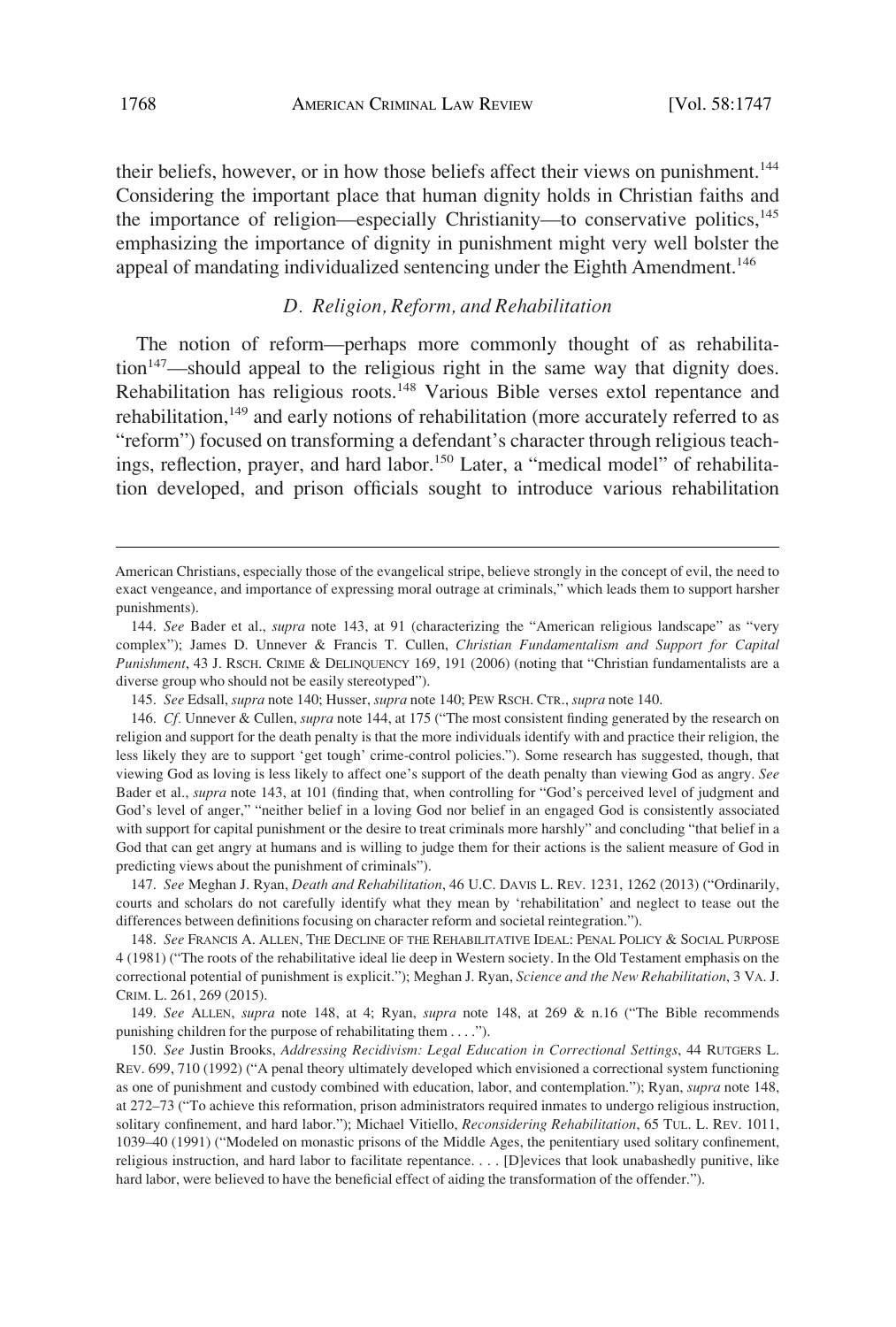programs into prisons.<sup>151</sup> This focus on rehabilitation was reflected in sentencing: most sentences were indeterminate in nature and allowed for individualized assessments of an offender's rehabilitative progress.<sup>152</sup> But, in many circumstances, the lofty goals of rehabilitation were not met, and, soon, mainstream thinking was that nothing worked.153 For the most part, rehabilitation fell by the wayside, and retribution took hold as the primary purpose of punishment.<sup>154</sup>

A shift away from indeterminate sentencing followed, and individualization in sentencing was deemed less important.<sup>155</sup> One particular approach to rehabilitation has had staying power, though, and that is one grounded in religion.<sup>156</sup> Some prisons allow private religious organizations, such as the Prison Fellowship Academy, to come into prisons to help prisoners achieve rehabilitation through Christian teachings.<sup>157</sup> The effectiveness of such programs (as measured by recidivism rates) is disputed.<sup>158</sup> From the perspectives of prisons and religious persons, though, there may be additional appeal because such programs are generally funded by nonprofit groups rather than prisons,<sup>159</sup> and such programs may have evangelical effects even if they are ineffective at reducing recidivism.<sup>160</sup>

Despite retribution's prevalence in punishment today, rehabilitation has once again gained steam.<sup>161</sup> Legislatures and judges seem to be focusing more on

- 154. *See id.* at 284–85.
- 155. *See id.* at 285.

158. *See* Ryan, *supra* note 148, at 287 & n.112 ("Some scholars have claimed that these religious prison programs are effective in reducing recidivism among offenders and thus achieving rehabilitation. The empirical evidence supporting this claim has been contested, however."); Alexander Volokh, *Do Faith-Based Prisons Work?*, 63 ALA. L. REV. 43, 45 (2011) (explaining that "most of the empirical studies of the effectiveness of faith-based prisons have serious methodological problems" and concluding that "[t]hose few empirical studies that approach methodological validity either fail to show that faith-based prisons reduce recidivism or provide weak evidence in their favor").

159. See JANEEN BUCK WILLISON, DIANA BRAZZELL & KIDEUK KIM, URB. INST., FAITH-BASED CORRECTIONS & REENTRY PROGRAMS: ADVANCING A CONCEPTUAL FRAMEWORK FOR RESEARCH AND EVALUATION 25 (2010), <https://www.ojp.gov/pdffiles1/nij/grants/234058.pdf> (explaining that faith-based organizations rely heavily on volunteers and that they depend on a variety of funding sources—only a limited proportion of which is from government sources—for their relatively small budgets); James A. Davids, *Putting Faith in Prison Programs, and Its Constitutionality Under Thomas Jefferson's Faith-Based Initiative*, 6 AVE MARIA L. REV. 341, 349 (2008) (noting that "FBOs are uniquely positioned to harness volunteer resources, which is particularly important today because fiscal restraints have required the cutting of prison pre-release and transitional housing resources" (internal quotations and citation omitted)).

160. *Cf.* WILLISON ET AL., *supra* note 159, at 29 (noting that "deepening personal spiritual commitment" was a top-ranked outcome for faith-based organizations).

161. Ryan, *supra* note 148, at 265 ("In the wake of rehabilitation's near death, it is surprising that rehabilitation is now reemerging as an important punishment goal. What was broadly condemned just forty years ago has suddenly found new life and has already been put into action by several vanguard legislatures.").

<sup>151.</sup> *See* Ryan, *supra* note 148, at 275–76.

<sup>152.</sup> SAMUEL WALKER, POPULAR JUSTICE: A HISTORY OF AMERICAN CRIMINAL JUSTICE 92 (1980).

<sup>153.</sup> Ryan, *supra* note 148, at 277–80.

<sup>156.</sup> *See id.* at 286 ("One type of rehabilitation that some proponents claim is unusually effective is the use of religion to achieve offender transformation.").

<sup>157.</sup> See About, PRISON FELLOWSHIP ACAD., <https://www.prisonfellowship.org/about/academy/> (last visited Mar. 14, 2021).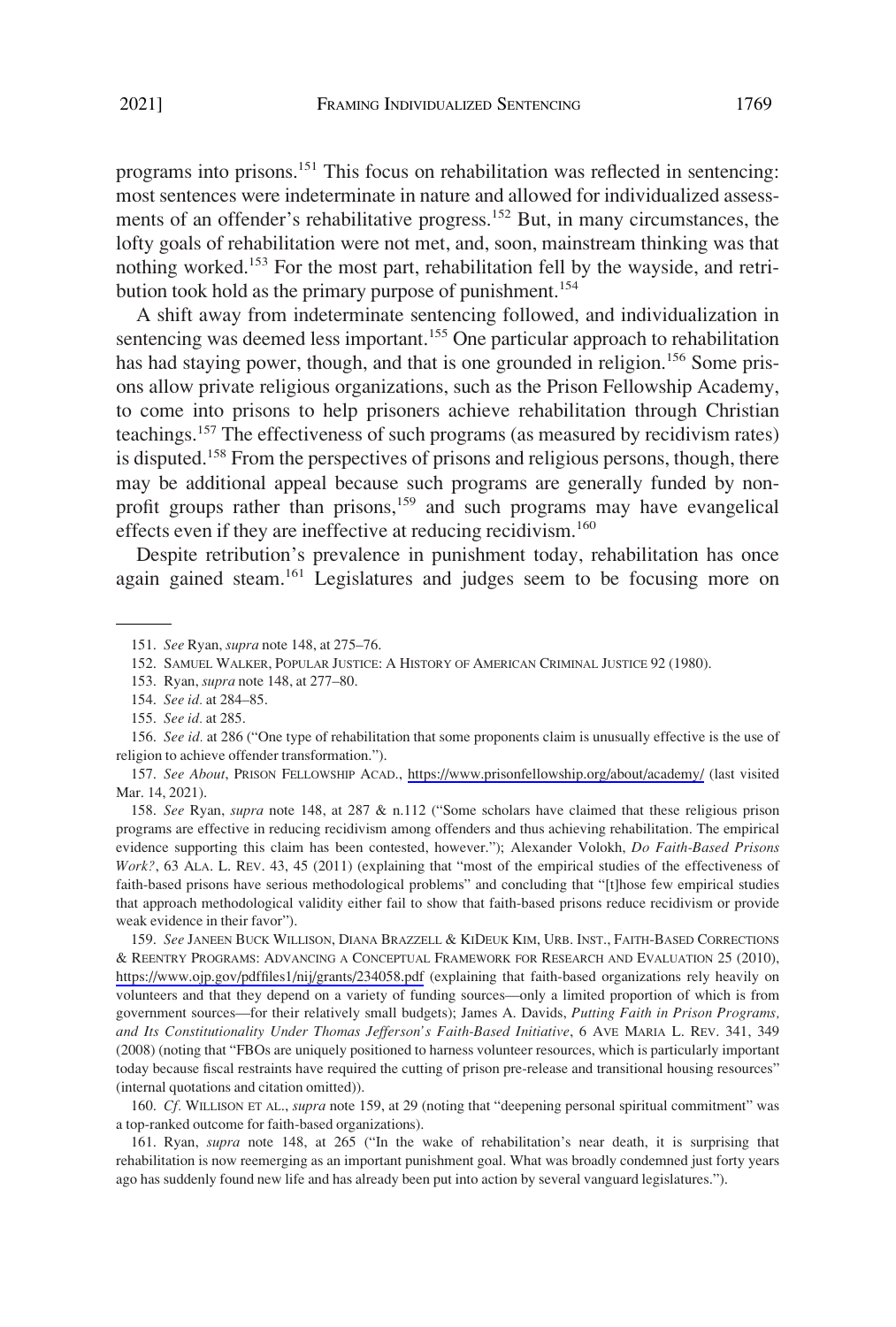<span id="page-23-0"></span>rehabilitation in considering punishment issues than they have in the recent past.<sup>162</sup> Further, the Court has recently highlighted the importance of rehabilitation in its Eighth Amendment analyses. Prior to this, the Court had never examined rehabilitation in the context of its independent judgment analysis under the Eighth Amendment categorical approach.<sup>163</sup> But in *Graham* and *Miller*, rehabilitation was key to the Court's determination that certain punishments were unconstitutional. For example, in striking down life-without-parole sentences for juvenile offenders, the *Graham* Court was troubled that "[t]he penalty forswears altogether the rehabilitative ideal."<sup>164</sup> It explained that "the State must . . . give defendants like Graham some meaningful opportunity to obtain release based on demonstrated maturity and rehabilitation."165 The *Miller* Court had similar concerns, explaining that the mandatory imposition of life-without-parole sentences on juvenile offenders "disregards the possibility of rehabilitation even when the circumstances most suggest it."<sup>166</sup> Now, the Court did not delve into the meaning of rehabilitation whether it was, for example, a question entangled with religion—but it did highlight that the opportunity for rehabilitation is exceedingly important, at least for children. And individualized assessments are key in supporting this goal of rehabilitation. Again, *Graham* and *Miller* offer the potential for expanding the constitutional requirement of individualized sentencing<sup>167</sup> by at least providing the correct rhetorical framework. Perhaps framing individualization as part of dignity and as part of the punishment goal of rehabilitation (or "reform") would be effective in persuading the Court to expand this Eighth Amendment requirement.

### *E. A Society of Heightened Individualization*

Another reason that future interpretations of the Eighth Amendment might continue to expand the value of individualized sentencing is that individualization is becoming more normalized in our society. Facebook and Google target advertisements based on users' characteristics; there is a push for more individualized medicine; and even the criminal justice system is attempting to make more individualized assessments about, for example, bail by using computerized algorithms.168 Indeed, rapidly accelerating science and technology are making more

<sup>162.</sup> *See id.* at 265, 291–95, 301–04.

<sup>163.</sup> *See id.* at 298 (stating that, in *Graham v. Florida*, "the Court, for the first time, focused its Eighth Amendment analysis on the theory of rehabilitation"); Ryan, *supra* note 20, at 132–35 (explaining that "the Court has traditionally focused on the justifications of retribution and deterrence in its Eighth Amendment jurisprudence" but that it took "small steps in recognizing additional justifications for punishment [like rehabilitation], [when] the *Kennedy* Court identified rehabilitation as one of '*three* principal rationales' for punishment" but, alas, "failed to examine the rehabilitation rationale for punishment" (emphasis in original)).

<sup>164.</sup> Graham v. Florida, 560 U.S. 48, 74 (2010).

<sup>165.</sup> *Id.* at 75.

<sup>166.</sup> Miller v. Alabama, 567 U.S. 460, 478 (2012).

<sup>167.</sup> *See supra* Part I.

<sup>168.</sup> Meghan J. Ryan, *Science and the Eighth Amendment*, *in* THE EIGHTH AMENDMENT AND ITS FUTURE IN A NEW AGE OF PUNISHMENT, *supra* note 1, at 312.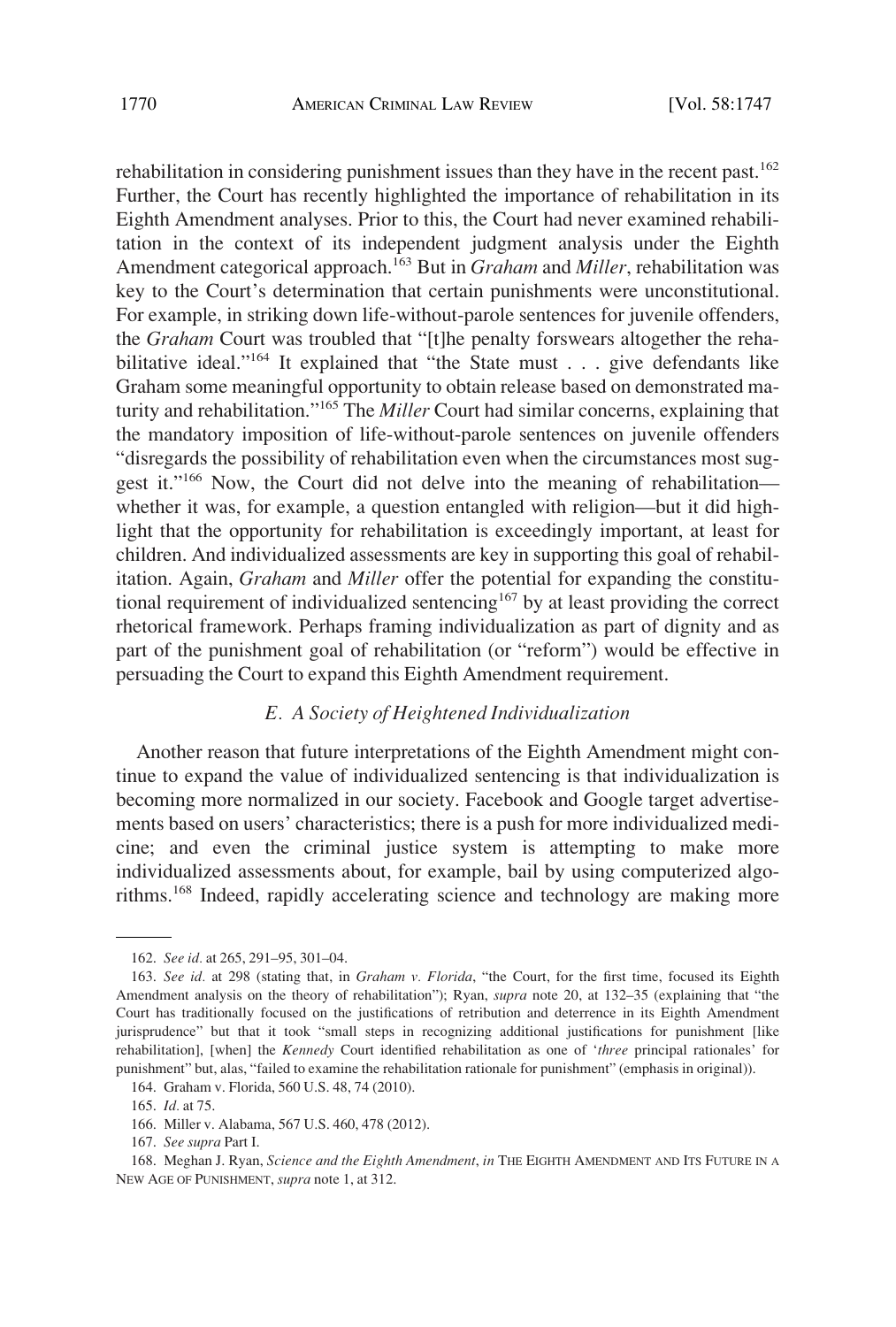individualized determinations possible in numerous sectors. And this could also have an impact on the Eighth Amendment. New data from fields ranging from psychology to neuroscience could better inform sentencers about the extent of particular defendants' culpability for committing their crimes, their deterrability, and even their potential for rehabilitation.<sup>169</sup> New data could also help inform questions about the pain punishments impose on particular individuals.<sup>170</sup> These are important pieces of existing Eighth Amendment analyses.<sup>171</sup> And the Court has, in fact, already relied on recent psychological and neuroscientific evidence in its Eighth Amendment cases to determine the constitutional appropriateness of some punishments. In *Roper*, *Graham*, and *Miller*, the Court pointed out that recent "developments in psychology and brain science . . . show fundamental differences between juvenile and adult minds,"<sup>172</sup> thus justifying a constitutional limit on juvenile punishments in some circumstances.<sup>173</sup>

The Court's turn to individualized scientific evidence in these cases is somewhat in tension with its categorical decisionmaking in much of its Eighth Amendment jurisprudence.<sup>174</sup> The Court's Eighth Amendment analyses and holdings have in large part been categorical in nature—for example, concluding that *no* insane persons,<sup>175</sup> *no* intellectually disabled persons,<sup>176</sup> and *no* juvenile offenders<sup>177</sup> may be

174. *See* Ryan, *supra* note 168, at 304–05.

175. Ford v. Wainwright, 477 U.S. 399, 401 (1986) ("For centuries no jurisdiction has countenanced the execution of the insane, yet this Court has never decided whether the Constitution forbids the practice. Today we keep faith with our common-law heritage in holding that it does.").

176. *See* Atkins v. Virginia, 536 U.S. 304, 321 (2002) ("Construing and applying the Eighth Amendment in the light of our 'evolving standards of decency,' we therefore conclude that [executing intellectually disabled offenders] is excessive and that the Constitution 'places a substantive restriction on the State's power to take the life' of a mentally retarded offender." (citations omitted)).

177. *See Roper*, 543 U.S. at 578 ("The Eighth and Fourteenth Amendments forbid imposition of the death penalty on offenders who were under the age of 18 when their crimes were committed.").

<sup>169.</sup> *Id.* at 303 ("New science can contribute to our understandings about when offenders are unable to perceive what is happening to them and why, the extent to which particular offenders are less culpable than others, how deterrable certain offenders are, and the effectiveness of rehabilitation efforts.").

<sup>170.</sup> *Id.* at 309 ("As with the characteristics of an offender, like his competency or culpability, science can potentially tell us something about the pain associated with particular punishments.").

<sup>171.</sup> *See, e.g.*, Glossip v. Gross, 576 U.S. 863, 877 (2015) (stating that, to successfully challenge a method of execution, "prisoners must identify an alternative that is feasible, readily implemented, and in fact significantly reduce[s] a substantial risk of severe pain" (alterations in original) (internal quotations and citation omitted)); Roper v. Simmons, 543 U.S. 551, 571–72 (2005) (explaining that the culpability and deterrability of juvenile offenders is important in determining whether they may be constitutionally executed for their crimes); *see also*  Ryan, *supra* note 20, at 101–12 (explaining the Court's examination of retribution and deterrence in its Punishments Clause jurisprudence); Meghan J. Ryan, *The Missing Jury: The Neglected Role of Juries in Eighth Amendment Punishments Clause Determinations*, 64 FLA. L. REV. 549, 554 (2012) ("[T]he Court draws on its own independent judgment to determine whether the objective indicia of contemporary values are consistent with its own views. Under this rubric, the Court often calls on its understanding of whether the punishment at issue serves the purposes of retribution and deterrence.").

<sup>172.</sup> Graham v. Florida, 560 U.S. 48, 68 (2010).

<sup>173.</sup> *See id.* at 82; Miller v. Alabama, 567 U.S. 460, 472 n.5 (2012) ("The evidence presented to us in these cases indicates that the science and social science supporting *Roper*'s and *Graham*'s conclusions have become even stronger."); *Roper*, 543 U.S. at 569 (referencing "scientific and sociological studies").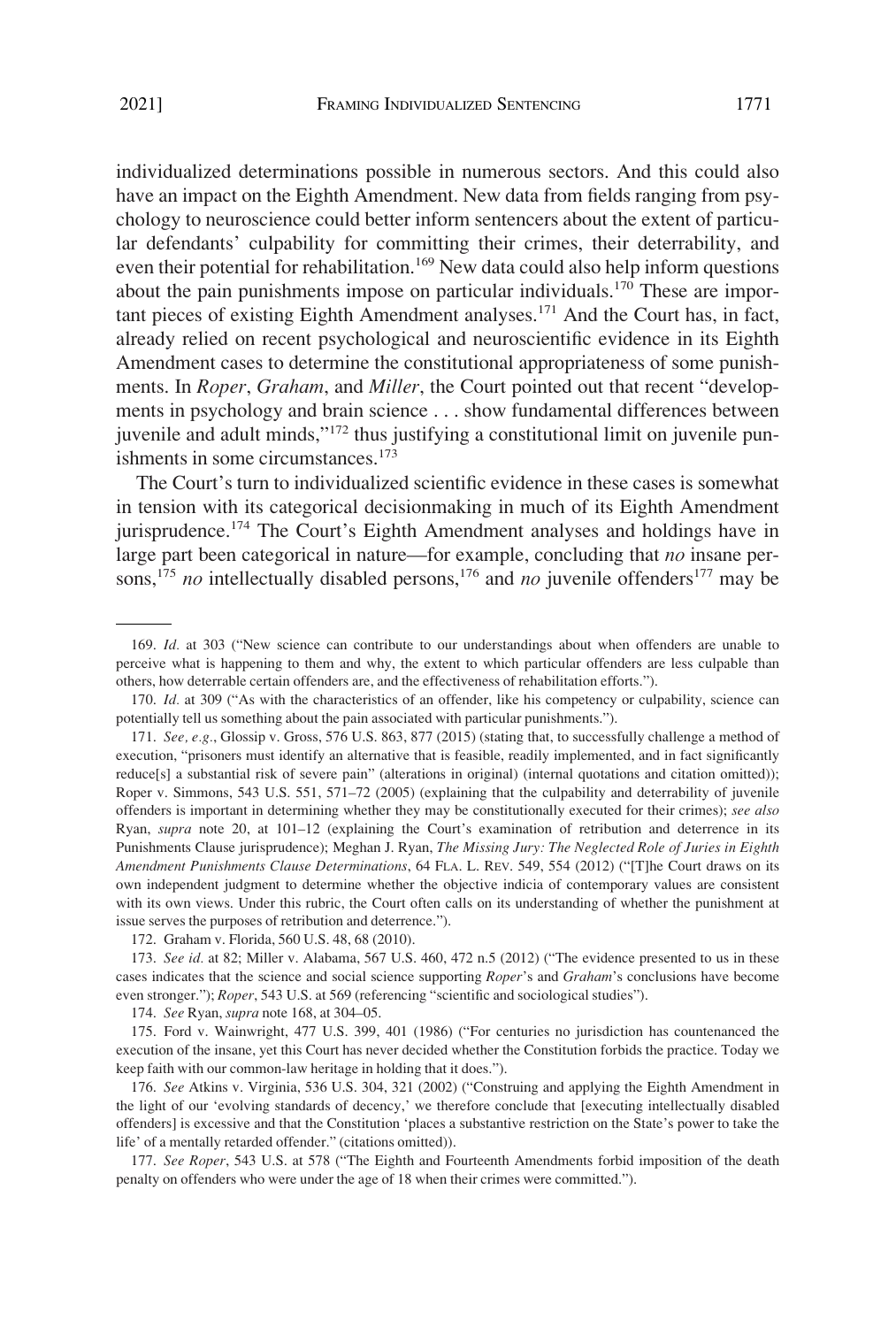constitutionally executed. The tension between this categorical approach and reliance on individualized scientific evidence was laid bare in *Roper*, where the Court acknowledged: "The qualities that distinguish juveniles from adults do not disappear when an individual turns 18. By the same token, some under 18 have already attained a level of maturity some adults will never reach."<sup>178</sup> Still, the Court determined that "a line must be drawn."<sup>179</sup> Indeed, drawing a line despite the individualized nature of the scientific evidence was consistent with the Court's traditional categorical approach in this area. But, as the Court continues to rely on individualized scientific evidence in its Eighth Amendment analyses, this categorical approach may very well become increasingly dissatisfying.

The Court has already begun introducing greater nuance into its categorical approach in recent years, adding a layer of individualization. In cases such as *Hall v. Florida*, the Court has required states to take a closer look at how Eighth Amendment categorical rules apply in individual cases.<sup>180</sup> As background, one difficulty with the Court's traditional categorical approach is how to define terms like "insane" and "intellectually disabled." The Court has historically left it to the various jurisdictions to define such terms, but this clearly provides jurisdictions with the opportunity to circumvent certain constitutional limitations on punishment. A state could define "insane" so narrowly, for example, so as to not truly respect the Court's determination that it is unconstitutional to execute such persons. In recent years, though, the Court has curbed jurisdictions' power to circumvent these constitutional rules by limiting jurisdictions' ability to define these terms. In *Hall*, for example, the Court held unconstitutional the state's definition of "intellectually disabled" where it precluded a finding of intellectual disability if the offender's IQ was greater than seventy.<sup>181</sup> Instead, the Court found that, under the Eighth Amendment, "when a defendant's IQ test score falls within the test's acknowledged and inherent margin of error, the defendant must be able to present additional evidence of intellectual disability, including testimony regarding adaptive deficits."182 Although the Court's incorporation of such individualization into its Eighth Amendment analyses is not a proclamation that individualized *sentencing*  is constitutionally required, it does suggest that the Court indeed recognizes the importance of individualization, especially during a time when science and technology make individualization more possible than ever before.

<sup>178.</sup> *Id.* at 574. Justice O'Connor made a similar point in *Roper*, *id.* at 588 (O'Connor, J., dissenting), and this article has already observed that placing a greater focus on individualization in sentencing could, *possibly*, lead the Court to overturn broadly sweeping Eighth Amendment protections like the prohibition on executing *all*  juvenile offenders. *See supra* Section III.B.

<sup>179.</sup> *Roper*, 543 U.S. at 574 (majority opinion).

<sup>180.</sup> *See* 572 U.S. 701 (2014).

<sup>181.</sup> *See id.* at 711–12 (explaining that the Florida Supreme Court "has held that a person whose [IQ] test score is above 70, including a score within the margin for measurement error, does not have an intellectual disability and is barred from presenting other evidence that would show his faculties are limited").

<sup>182.</sup> *Id.* at 723.